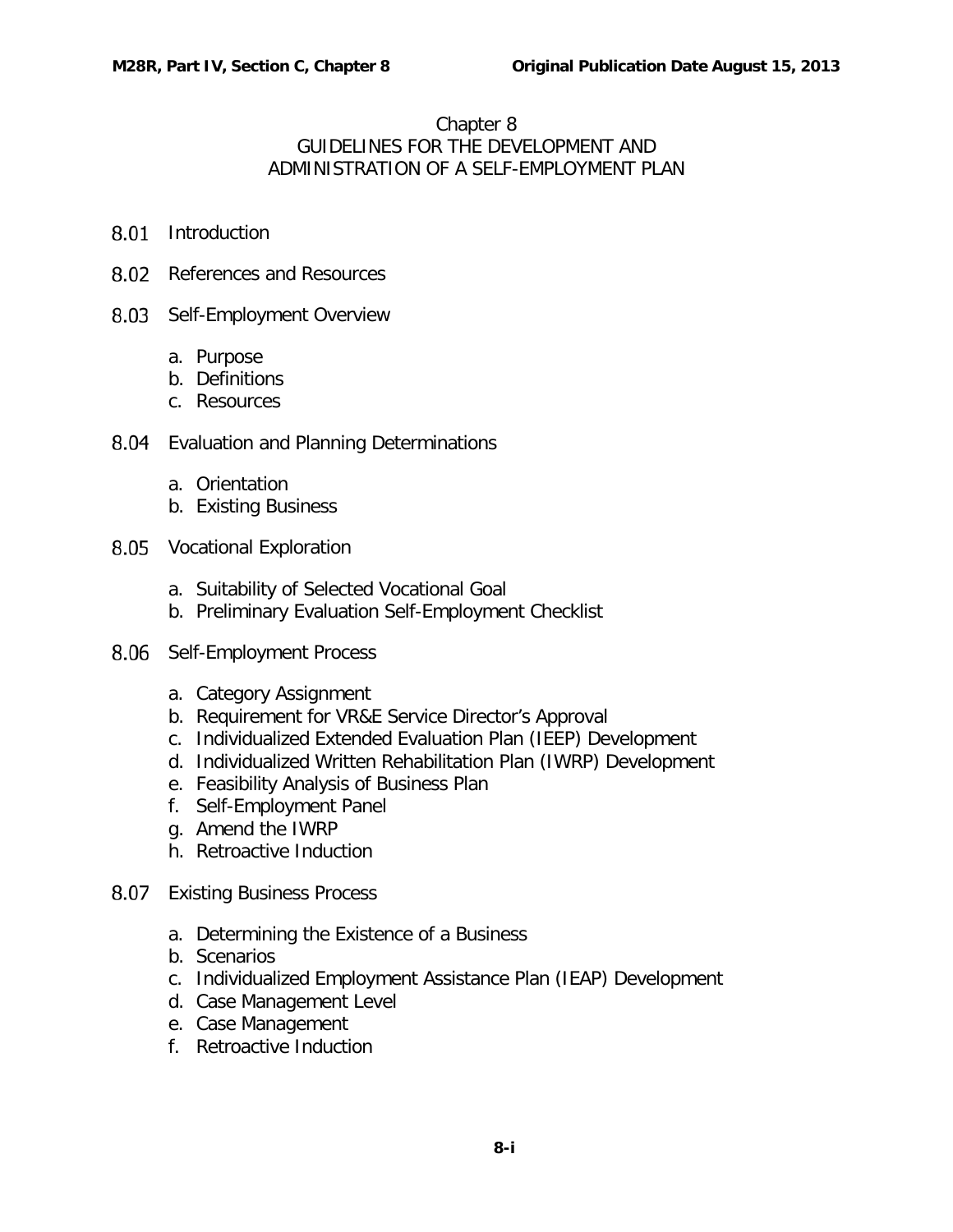- $8.08$ [Veteran Requests Assistance to Start a Business During or After Development of](#page-36-1)  [IWRP](#page-36-1)
- 8.09 [Outcomes](#page-36-2)
	- a. Rehabilitated [Self-Employment](#page-36-3)
	- b. Rehabilitated [Existing Business](#page-39-0)
	- c. [Discontinued](#page-39-1)
	- d. [Closing a Case Using Maximum Rehabilitation Gain \(MRG\)](#page-40-0)
- 8.10 [Limited and Specifically Defined Self-Employment Assistance -](#page-40-1) 38 U.S.C. 3117
	- a. [Chapter 31](#page-40-2)
	- b. [State Vocational Rehabilitation Program](#page-41-0)
- Appendix O. VA Forms

Appendix F. Instructions for Adding and Updating Service Types, Service Details and Progress Status

- Appendix G. Preliminary Evaluation Self-Employment Checklist
- Appendix H. Feasibility Study of the Business Concept
- Appendix L. Business Plan Guide
- Appendix M. Case Status Procedures Job Aid
- Appendix Y. Existing Business and Self-Employment Overview
- Appendix BF. Self-Employment Process Flow Chart
- Appendix BH. Existing Business Process Flow Chart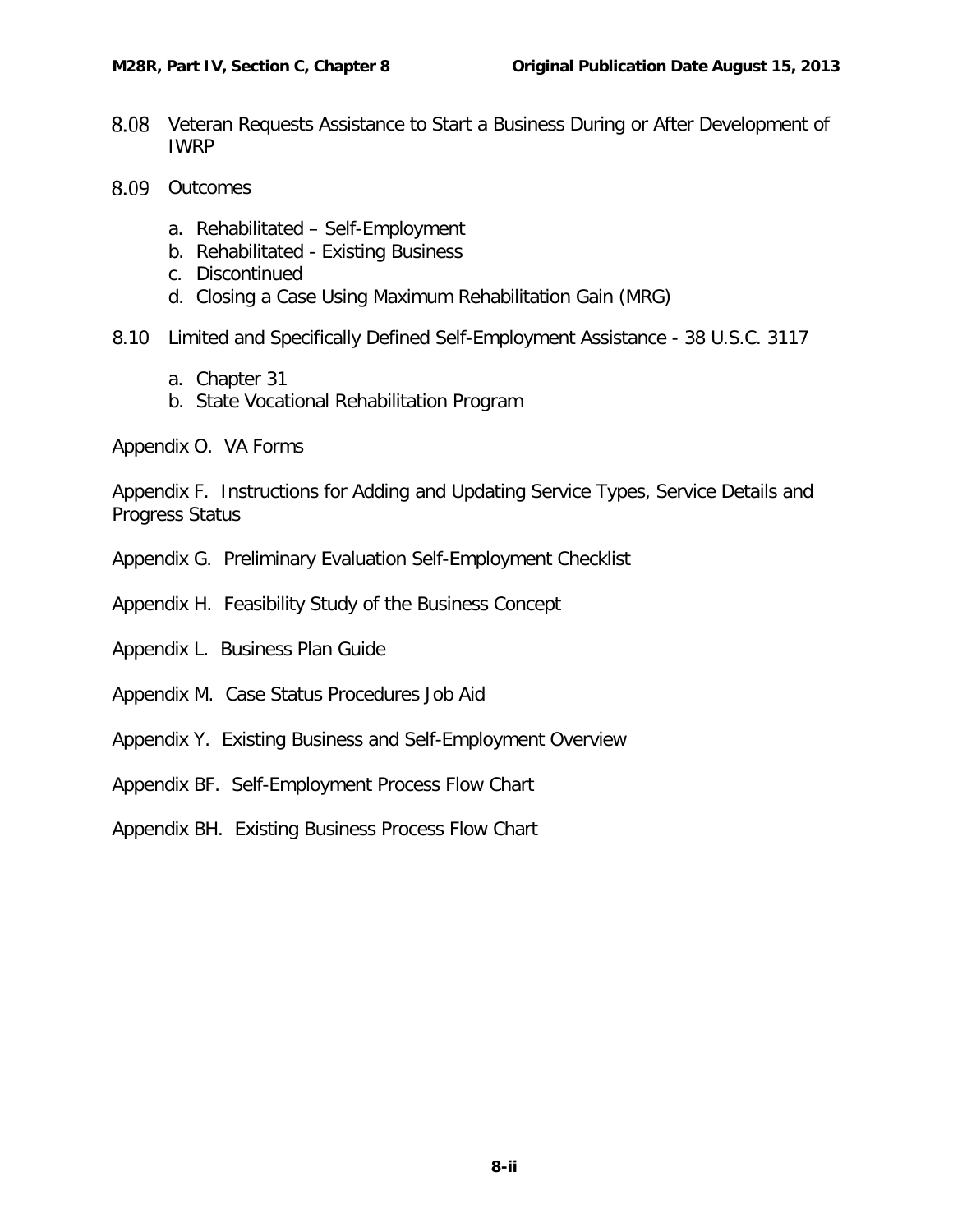## Chapter 8 GUIDELINES FOR THE DEVELOPMENT AND ADMINISTRATION OF A SELF-EMPLOYMENT PLAN

## <span id="page-2-0"></span>8.01 Introduction

(Change Date August 15, 2013)

The Department of Veterans Affairs (VA) Vocational Rehabilitation and Employment (VR&E) program uses a variety of rehabilitation plans in an effort to provide individualized services. Veterans who have the skills and interest to start a business may benefit from a self-employment plan. This chapter outlines the services available in a self-employment plan, discusses how to develop and administer a self-employment plan and provides regulatory and procedural guidance on this type of plan.

- <span id="page-2-1"></span>8.02 References and Resources (Change Date September 7, 2018)
	- Laws: Small Business Act of 1953 38 United States Code (U.S.C.) 3107 38 U.S.C. 3117
	- Regulations: 38 Code of Federal Regulations (CFR) 21.70 38 CFR 21.78 38 CFR 21.84 38 CFR 21.88 38 CFR 21.98 38 CFR 21.214 38 CFR 21.252 38 CFR 21.254 38 CFR 21.257 38 CFR 21.258 38 CFR 21.268
	- VA Forms (VAF): VAF 28-0794, Self-Employment Plan Approval Request VAF 28-0800, VR&E Program Orientation VAF 28-0853, Checklist for Proposed Discontinuance VAF 28-0957, Vocational Rehabilitation Guidelines and Debt Prevention VAF 28-0962, Checklist for Proposed Self-Employment Rehabilitation VAF 28-1902b, Counseling Record - Narrative Report VAF 28-1902n, Counseling Record - Narrative Report (Supplemental Sheet) VAF 28-1902w, Rehabilitation Needs Inventory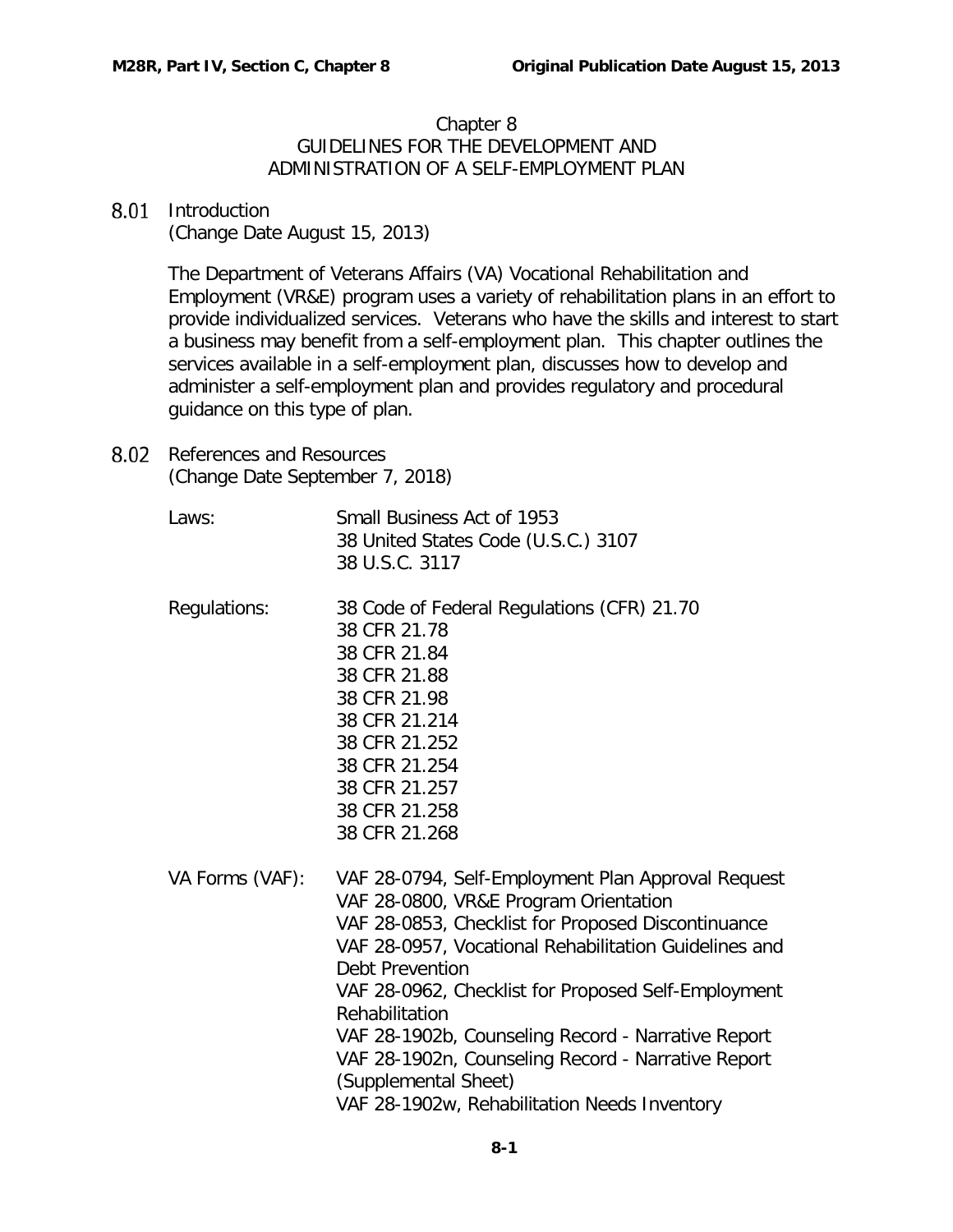|           | VAF 28-8606, Notes from Counseling and Next Steps              |
|-----------|----------------------------------------------------------------|
|           | VAF 28-8872, Rehabilitation Plan                               |
|           | VAF 28-8872a, Rehabilitation Plan - Continuation Sheet         |
| Websites: | https://www.sba.gov/                                           |
|           | http://askjan.org/                                             |
|           | https://www.sba.gov/offices/headquarters/ovbd/resources/160511 |
|           | https://www.va.gov/osdbu/entrepreneur/                         |
|           | https://www.texvet.org/resources/center-veterans-enterprise    |

- <span id="page-3-1"></span><span id="page-3-0"></span>8.03 Self-Employment Overview
	- a. Purpose (Change Date February 14, 2017)

The purpose of the self-employment track is to provide services to Veterans who have the necessary job skills to start a business. Self-employment may also be the right track for Veterans who have limited access to traditional employment or require a more accommodating work environment due to the effects of a disability.

- <span id="page-3-2"></span>b. Definitions
	- 1. Accommodation (Change Date February 14, 2017)

An accommodation is any modification or adjustment to employment that will enable the Veteran with a service-connected disability to perform the essential job functions within existing parameters of the VR&E program. For an existing business, a job accommodation is any modification or adjustment to an existing business that will enable the Veteran with a service-connected disability to perform the essential job functions within existing parameters of the VR&E program. Vocational Rehabilitation Counselor (VRC) may authorize the purchase of equipment or payment for an assistive technology specialist to travel to the Veteran's workplace and assess his/her worksite to ensure it is ergonomically correct and meets his/her needs (38 CFR 21.254(a)). For more information on how to provide workplace accommodations visit http://askjan.org/, Job Accommodation Network (JAN).

2. Business Structure (Change Date February 14, 2017)

Business structure is an organizational framework legally recognized in a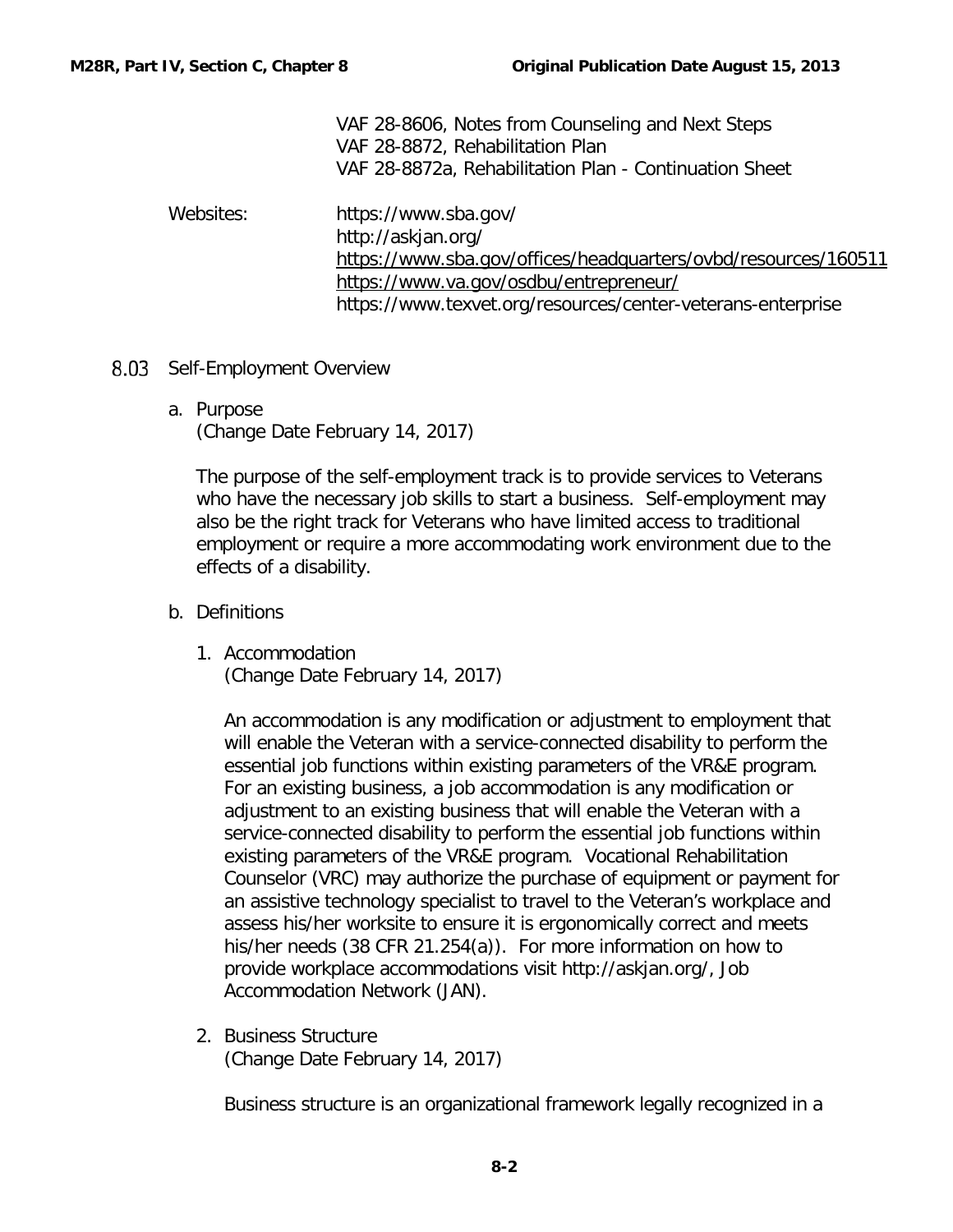particular jurisdiction for conducting commercial activities. The different types of business structures are as follows:

- Sole proprietorships
- Limited Liability Corporations (LLC)
- Partnerships (requires at least 51 percent Veteran-owned)
- Corporations

The business structures have legal and tax implications. Visit https://www.sba.gov/ for more information on business structure.

3. Economically Viable (Change Date February 14, 2017)

Economically viable means the ability to sustain operations as evidenced by one to three years of tax returns to verify generated income.

4. Existing Business (Change Date February 14, 2017)

Any business that has been in operation for a year or more and is economically viable as evidenced by one to three years of tax returns or financial statements to verify generated income is considered an existing business. The existing business must be assessed when a Veteran expresses an interest in self-employment at any point in the rehabilitation process.

5. Feasibility Analysis of a Business Plan (Change Date February 14, 2017)

Feasibility analysis of a business plan refers to a comprehensive review and analysis of the feasibility of a proposed business plan, as submitted by the Veteran with the assistance of a business consultant, prior to authorizing a rehabilitation plan leading to self-employment.

6. Feasibility to Achieve a Suitable Vocational Goal (Change Date February 14, 2017)

The achievement of a suitable vocational goal is currently reasonably feasible when the following conditions exist: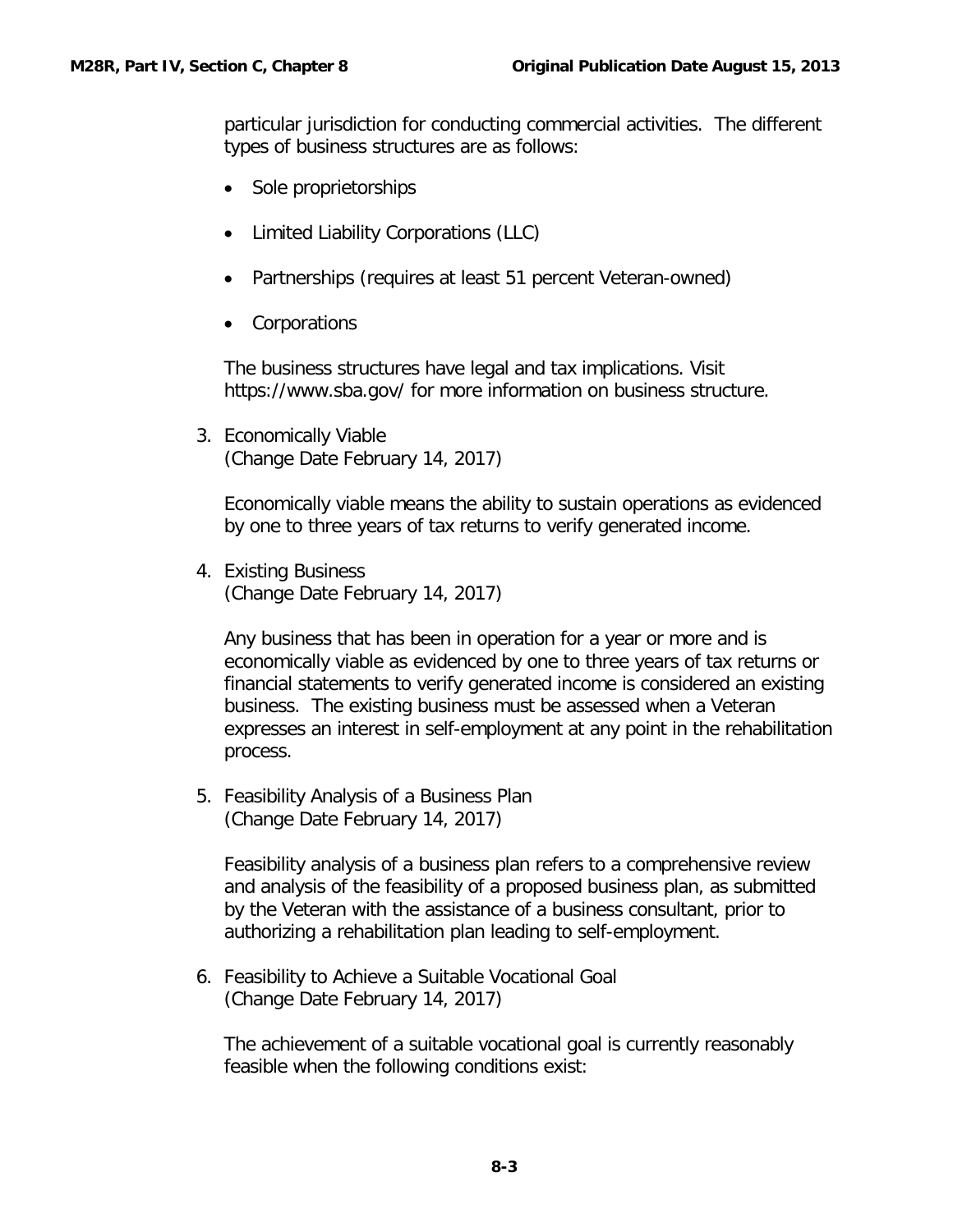- The goal is consistent with the Veteran's interests, aptitudes and abilities.
- The Veteran's physical, psychological and cognitive functioning permits training to achieve the chosen vocational goal and to begin within a reasonable time.
- The Veteran either has the educational skills and background to pursue the vocational goal or will receive services through VA to develop these skills as part of his/her rehabilitation program.
- 7. Feasibility Study of the Business Concept (Change Date February 14, 2017)

The feasibility study of the business concept is a study to determine viability of the business concept, which lays the groundwork for the business plan.

8. Franchise (Change Date February 14, 2017)

A franchise is a right granted to an individual or group to market a company's goods or services within a certain territory or location. Franchises may be approved if they are endorsed as part of the feasibility study of a proposed business concept. Franchise fees may not be paid by VR&E since it is beyond the scope of services that may be provided under a Category I or Category II assignment.

9. Income

(Change Date February 14, 2017)

Income is money that is earned from work, investments, business, etc.

10.Job Analysis

(Change Date February 14, 2017)

A job analysis is a process used to identify and determine the particular job duties and requirements, and the relative importance of these duties for a given job in order to determine if modifications or adjustments are needed to enable the Veteran to perform essential job functions.

11.Non-Profit Business (Change Date February 14, 2017)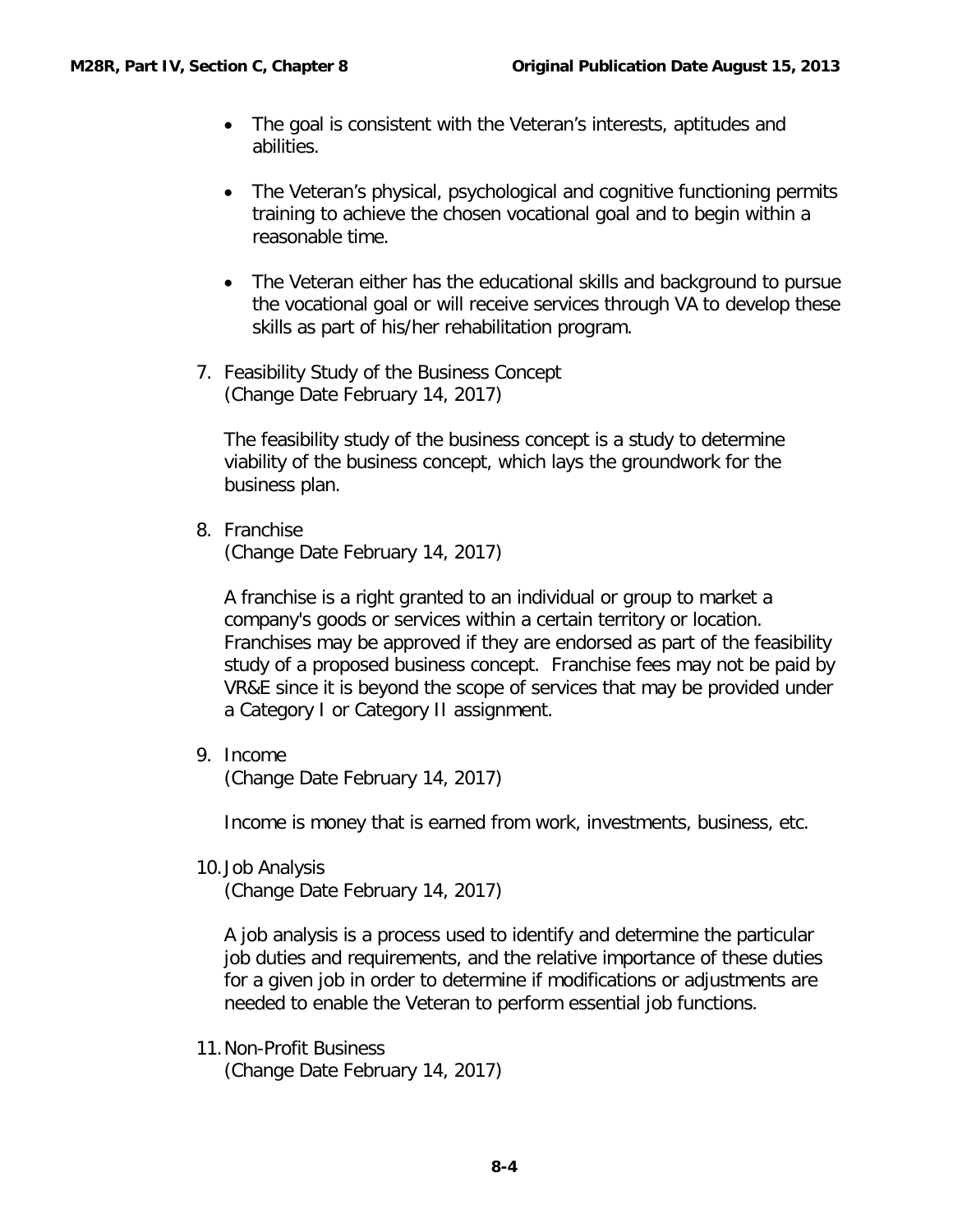A non-profit business is one that is not owned by an individual, but rather by the public. Non-profit business concepts are not approved under the VR&E program.

12.Operational

(Change Date February 14, 2017)

To determine if an existing business is operational, the VRC must review tax returns for a reasonable time period (one to three years) to evaluate the business' success. Financial statements, such as an income statement or profit and loss statement may also be used as evidence that the business is operational.

NOTE: The tax returns do not have to show a profit, but must verify generated income.

13.Profit

(Change Date February 14, 2017)

Profit is defined as money that is made in a business, through investing, etc., after all the costs and expenses are paid; a financial gain.

14.Successfully Adjusted (Change Date February 14, 2017)

If the business is stable and all of the Veteran's needs are addressed and met, then the Veteran may be considered to be successfully adjusted.

15.Start-up Costs

(Change Date February 14, 2017)

Start-up costs only include costs that are necessary to start a business (e.g., minimum stock of materials, essential equipment, and other related assistance, such as business license fees). Marketing fees are limited to the purchase of business cards. Franchise fees and trademark fees cannot be provided under a Category I or Category II assignment.

16.Sustainable

(Change Date February 14, 2017)

Sustainable means the business has the ability to be maintained or to continue for a long time.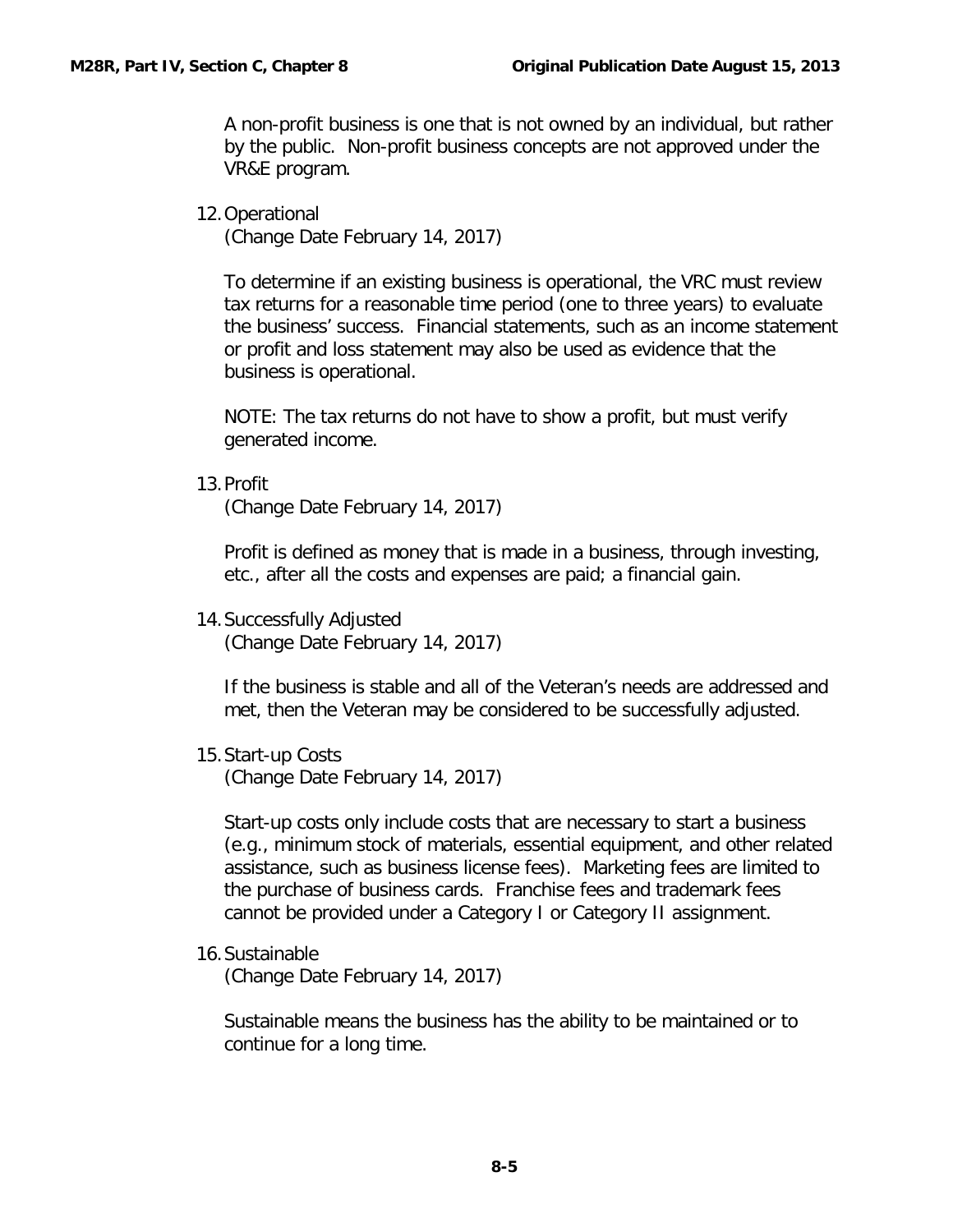<span id="page-7-0"></span>c. Resources (Change Date September 7, 2018)

The following resources are available to assist in the self-employment process:

1. United States (U.S.) Small Business Administration (SBA) (Change Date February 14, 2017)

The SBA is a government agency designed to provide counseling, advice, and information on starting a business. These services are free and community based. SBA has district offices located around the country that provide these services through a variety of programs, including the following:

- (a) Service Corps of Retired Executives (SCORE) is a non-profit association of volunteer business counselors trained to serve as advisors and mentors to people who are attempting to start a business.
- (b) Small Business Development Centers (SBDC) are partnerships primarily between the government and colleges/universities. SBDCs provide education services to people who are attempting to start a business. SBDC services include assisting small businesses with financial, marketing, production, organization, engineering and technical issues and feasibility studies.
- (c) Veterans Business Outreach Centers (VBOC) are designed to provide entrepreneurial development services such as business training, counseling, and mentoring services. VBOC provide pre-business plan workshops, concept assessments, business plan preparations and comprehensive feasibility analysis.

Refer to https://www.sba.gov/ for more information on programs administered, and services offered, by the SBA.

2. Veteran Entrepreneur Portal (VEP) (Change Date February 14, 2017)

The VEP is designed to save time for Veterans by offering direct access to the resources necessary to guide every step of entrepreneurship through Business USA and Office of Small & Disadvantaged Business Utilization. Refer to http://www.va.gov/osdbu/entrepreneur/ for more information on VEP.

3. The Center for Veterans Enterprise (CVE)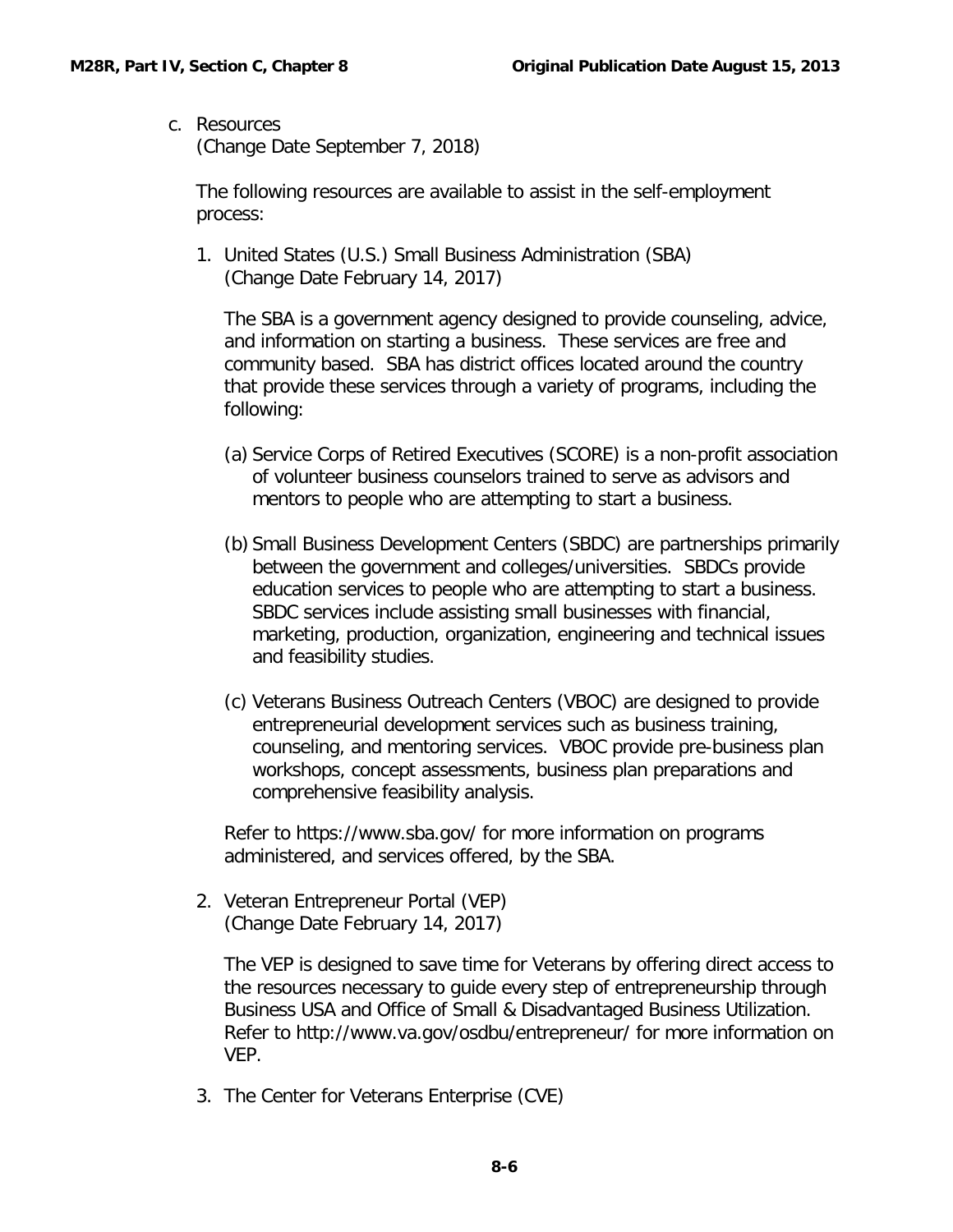(Change Date February 14, 2017)

The CVE assists Veterans who own or want to start a business by providing counseling services to meet financial, management and technical needs. CVE also helps VA Contracting Officers identify Veteranowned small businesses, which have priority in the award process in certain government contracting situations. Refer to https://www.texvet.org/resources/center-veterans-enterprise for more information on CVE.

4. Other public or private small business consulting agencies (Change Date February 14, 2017)

Other public or private small business consulting agencies may include universities, colleges and business development centers.

<span id="page-8-0"></span>8.04 Evaluation and Planning Determinations (Change Date February 14, 2017)

> Before a Veteran can receive Chapter 31 services, a VRC makes a determination if he/she is entitled to services and if it is currently reasonably feasible for him/her to achieve a vocational goal based on a comprehensive initial evaluation. The purpose of the initial evaluation is to develop information to make accurate entitlement decisions, assist the Veteran to understand his/her assets for vocational and career achievement or independent living needs and to develop realistic and effective rehabilitation plans.

<span id="page-8-1"></span>a. Orientation

(Change Date September 7, 2018)

If the Veteran expresses an interest in self-employment during the initial evaluation, the VRC must orient the Veteran to the self-employment process. During this time, the Self-Employment Fact Sheet must be provided to the Veteran, along with the link to the " Boots to Business" (B2B) video. B2B is an entrepreneurial education and training program offered by the SBA as part of the Department of Defense's Transition Assistance Program (TAP). B2B provides participants with an overview of business ownership and is open to transitioning Servicemembers and their spouses. For Veterans, SBA offers "Boots to Business: Reboot" program which brings B2B courses off the military installation and into the community. This video can be accessed online at the this [link](https://www.sba.gov/offices/headquarters/ovbd/resources/160511) or

<https://www.sba.gov/offices/headquarters/ovbd/resources/160511>

The Veteran must sign VAF 28-0800, VR&E Program Orientation to verify that the link to the video was provided. The VRC must provide the Veteran a copy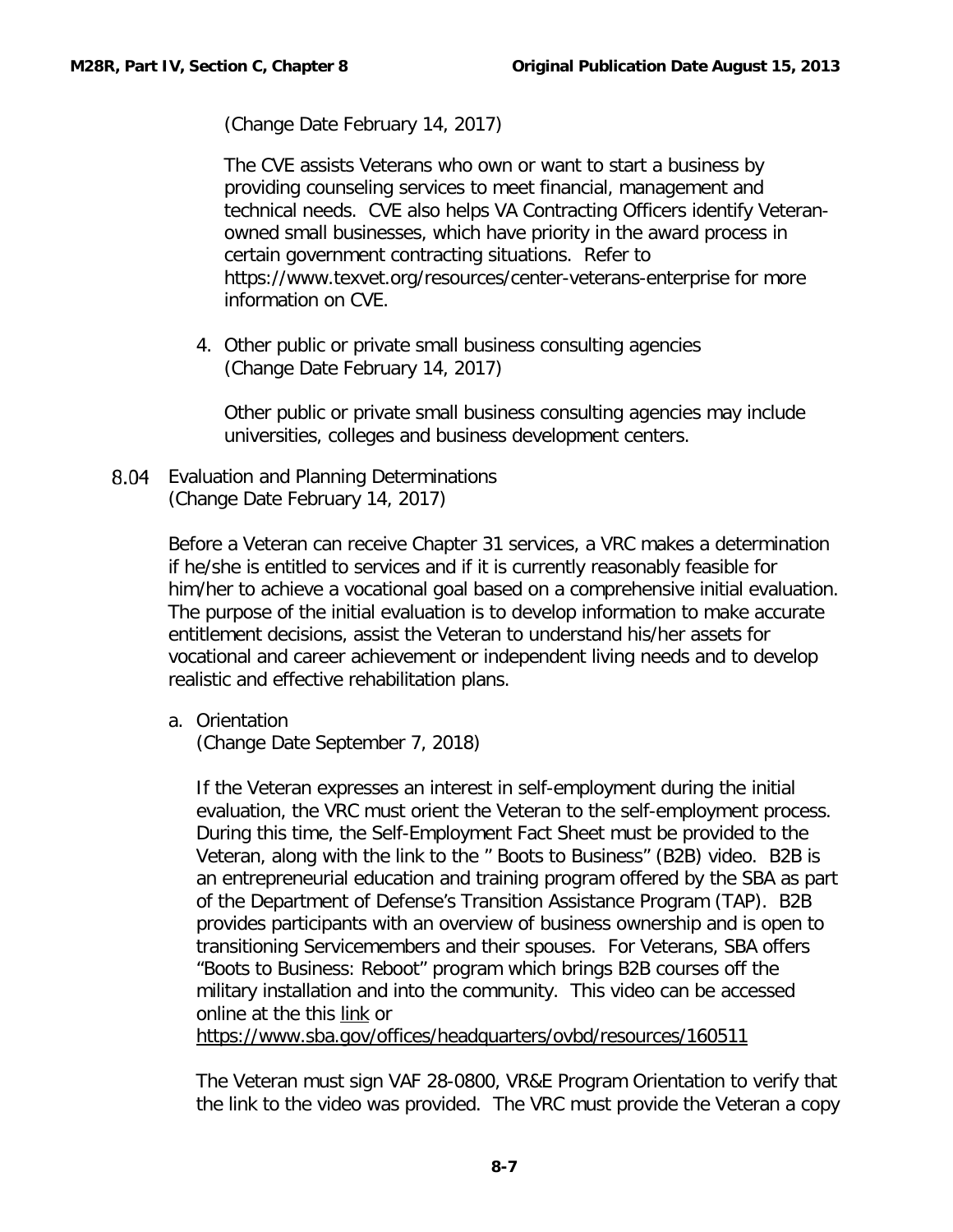of the form and file the original copy on the right side of his/her Counseling/Education/Rehabilitation (CER) folder. See Appendix O, VA Forms, for information on how to access this, as well as all VA forms referenced in this chapter.

NOTE: The Self-Employment Fact Sheet must be given to the Veteran whenever he/she expresses an interest in self-employment at any point in the rehabilitation process.

<span id="page-9-0"></span>b. Existing Business (Change Date February 14, 2017)

When a Veteran expresses an interest in self-employment during the initial evaluation, the VRC must assess whether or not the Veteran owns an existing business. The VRC must determine if the Veteran has been self-employed for one year or more and if the business is operational, as evidenced by tax returns. If evidence that the Veteran has been self-employed for one year or more is established and the business is operational, the VRC must conduct a job analysis to determine if the business is suitable and if the Veteran has overcome the effects of any identified impairment to employment. The job analysis must be conducted on-site. Refer to M28R.VI.A.4 for more information on job analysis.

If the business is suitable but the Veteran needs accommodations to perform essential job functions, and the VRC determines that the Veteran is entitled to services, the VRC must determine whether it is currently reasonably feasible for the Veteran to obtain and maintain suitable employment. Refer to section 8.07 of this chapter for guidelines related to the existing business process.

If the business is suitable and no accommodations are needed, the VRC must pursue discontinuance since the Veteran is self-employed, and the Veteran has overcome the effects of any identified impairment to employment.

The VRC must document the entitlement determination using VAF 28-1902b, Counseling Record – Narrative Report. For more information on evaluation and planning determinations and guidance on completing VAF 28-1902b, refer to M28R.IV.B.2

<span id="page-9-1"></span>8.05 Vocational Exploration (Change Date February 14, 2017)

> If it is determined that a Veteran is entitled to VR&E services and achievement of a vocational goal is currently reasonably feasible, vocational exploration counseling must be provided, even if the Veteran has already chosen his/her career or owns an existing business. Vocational exploration ensures that the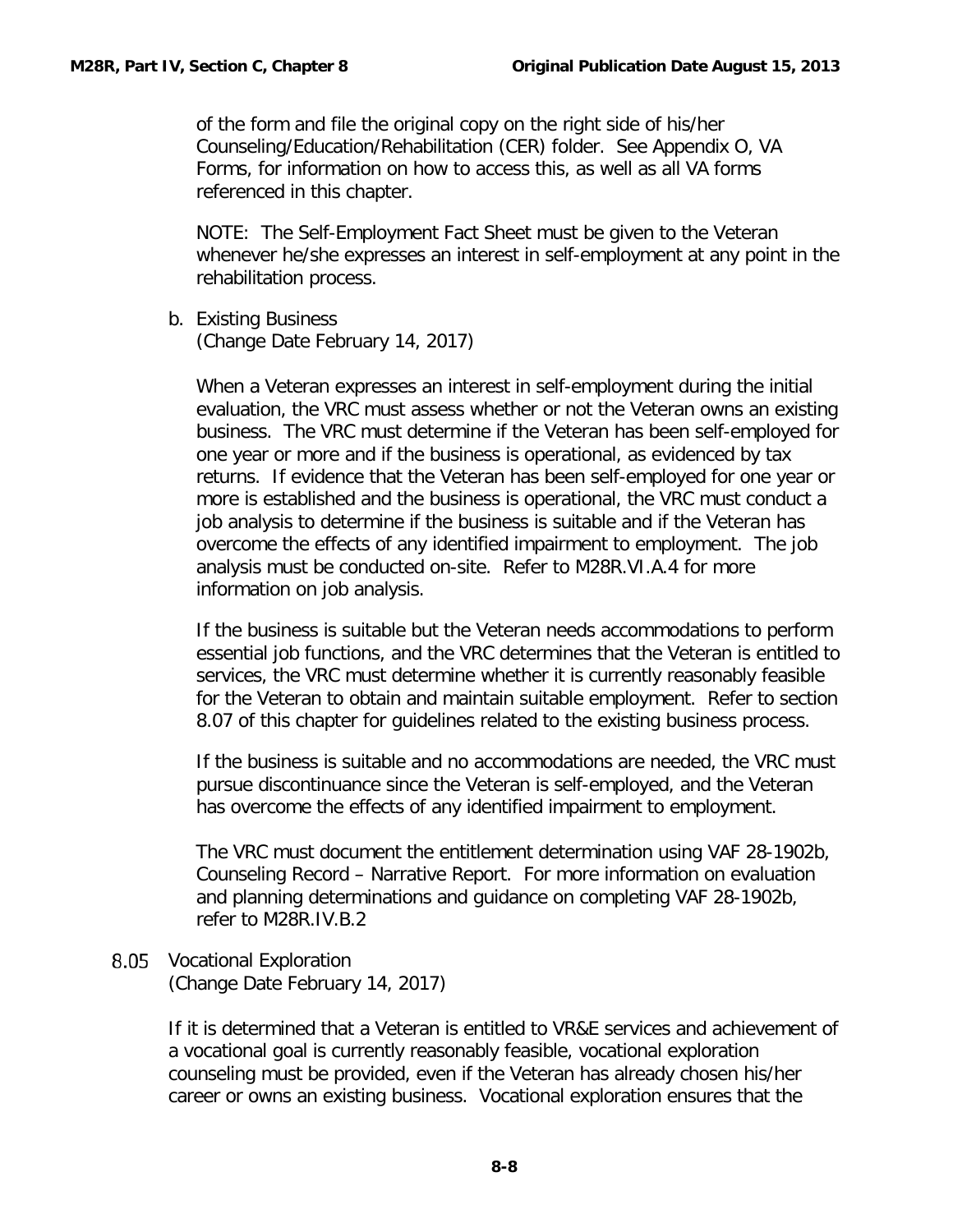Veteran selects a suitable vocational goal that is consistent with his/her interests, aptitudes and abilities, and does not aggravate his/her disability(ies).

It is the responsibility of the VRC to help the Veteran make an informed decision regarding selection of a suitable vocational goal and document vocational exploration on VAF 28-1902n, Counseling Record-Narrative Report.

<span id="page-10-0"></span>a. Suitability of Selected Vocational Goal (Change Date February 14, 2017)

Using vocational exploration tools, resources and a systematic method to explore different careers with the Veteran will ensure he/she makes an informed choice when selecting a suitable vocational goal. The vocational goal must be stated and the suitability of the chosen occupation must be justified and documented. This may include, but is not limited to, information pertaining to interests, aptitudes, abilities, employment outlook, sufficient training entitlement, transferable skills, and the potential for gainful employment that will not aggravate the Veteran's disabilities.

For a Veteran interested in self-employment, the VRC must gather information to determine what type of business he/she would like to start and determine if the stated goal is consistent with the his/her interests, aptitudes and abilities.

For a Veteran who owns an existing business, the VRC must discuss the results of the job analysis as part of the vocational exploration and explain the next steps related to the provision of accommodations needed to perform the essential job functions to help the Veteran maintain suitable employment.

NOTE: VR&E cannot provide services solely to expand or update an existing suitable business. This means that services must not be provided simply to expand the business or make it more profitable.

<span id="page-10-1"></span>b. Preliminary Evaluation Self-Employment Checklist (Change Date February 14, 2017)

As part of the vocational exploration process, the VRC must utilize the Preliminary Evaluation Self-Employment Checklist, Appendix G, to determine if self-employment is appropriate for the Veteran. The Preliminary Evaluation Self-Employment checklist assesses the Veteran's needs, potential, suitability and readiness to start a business. The checklist also identifies and addresses all issues or barriers to the successful pursuit of a self-employment plan. At this point, the VRC must have a clear understanding of the Veteran's motivation, functional abilities, and interests since self-employment is one of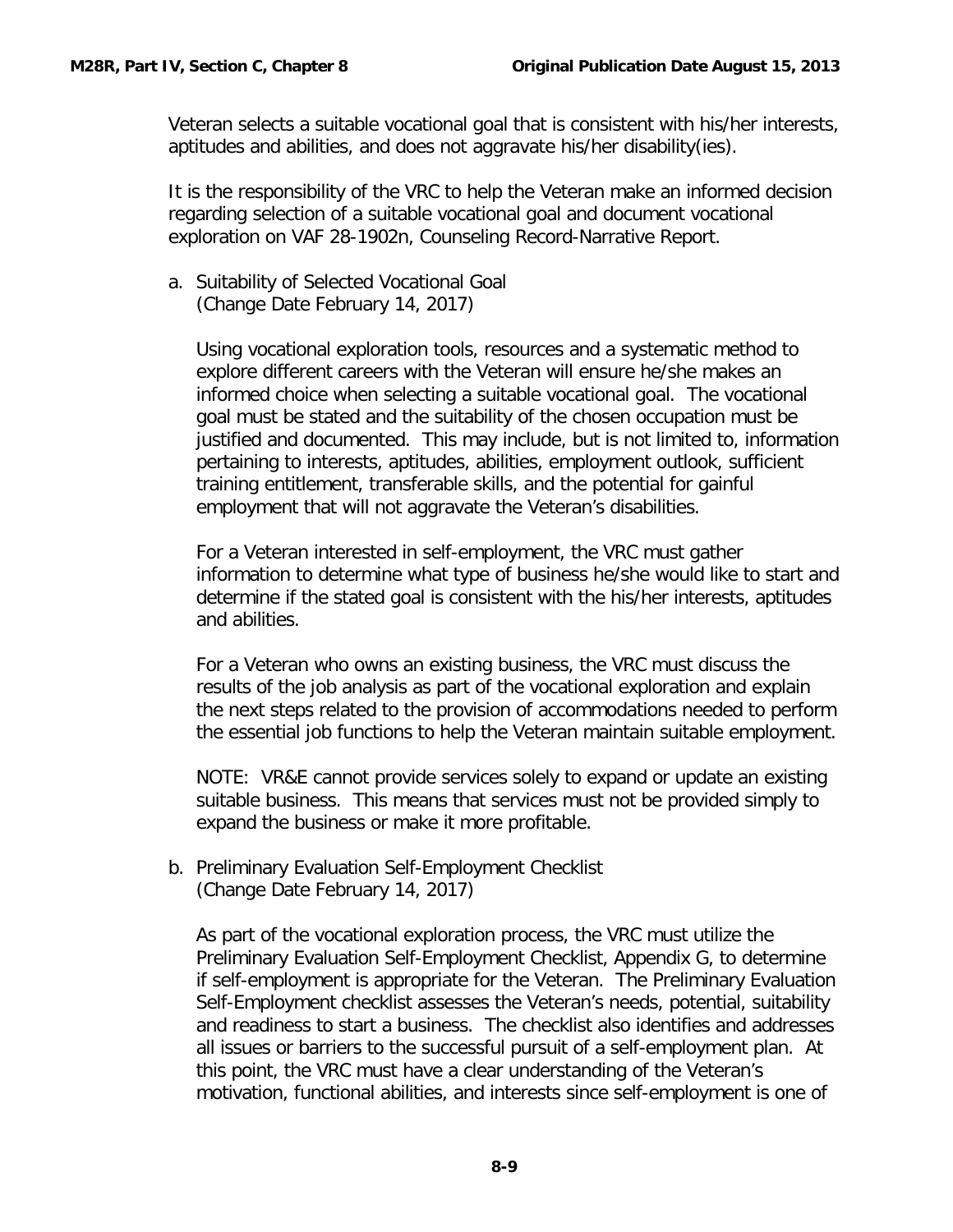the most demanding tracks to employment.

1. Responsibilities (Change Date February 14, 2017)

The VRC must work closely with the Veteran to foster an open line of communication to ensure that this process is successful. The Veteran must have a clear understanding of the self-employment process before the pursuit of this track to employment. An informed Veteran will be better prepared to anticipate and work within the self-employment process. The Veteran must be notified that he/she is responsible to actively participate and cooperate during the self-employment process from the onset of service.

2. Preliminary Evaluation Self-Employment Checklist Findings (Change Date February 14, 2017)

The Preliminary Evaluation Self-Employment Checklist, Appendix G, findings will assist the VRC in determining if either of the following applies:

- (a) If self-employment is appropriate, the VRC will proceed to the selfemployment process.
- (b) If self-employment is not appropriate at this time, the VRC will consider alternative or further rehabilitation services to assist the Veteran in becoming ready for self-employment.

The VRC must discuss the findings from the checklist with the Veteran and make recommendations as to whether self-employment is appropriate for the Veteran by indicating the next steps in the plan development process on the VAF 28-8606, Notes from Counseling and Next Steps. The Veteran's signature on VAF 28-8606 must be obtained, the original copy must be provided to him/her, and a copy filed on the right side of his/her CER folder along with the Preliminary Evaluation Self-Employment Checklist.

- <span id="page-11-1"></span><span id="page-11-0"></span>8.06 Self-Employment Process
	- a. Category Assignment (Change Date February 14, 2017)

The VRC must assign a Veteran to one of two categories of services when the self-employment track is elected. The category assignment is based on the information obtained from the initial evaluation and the vocational exploration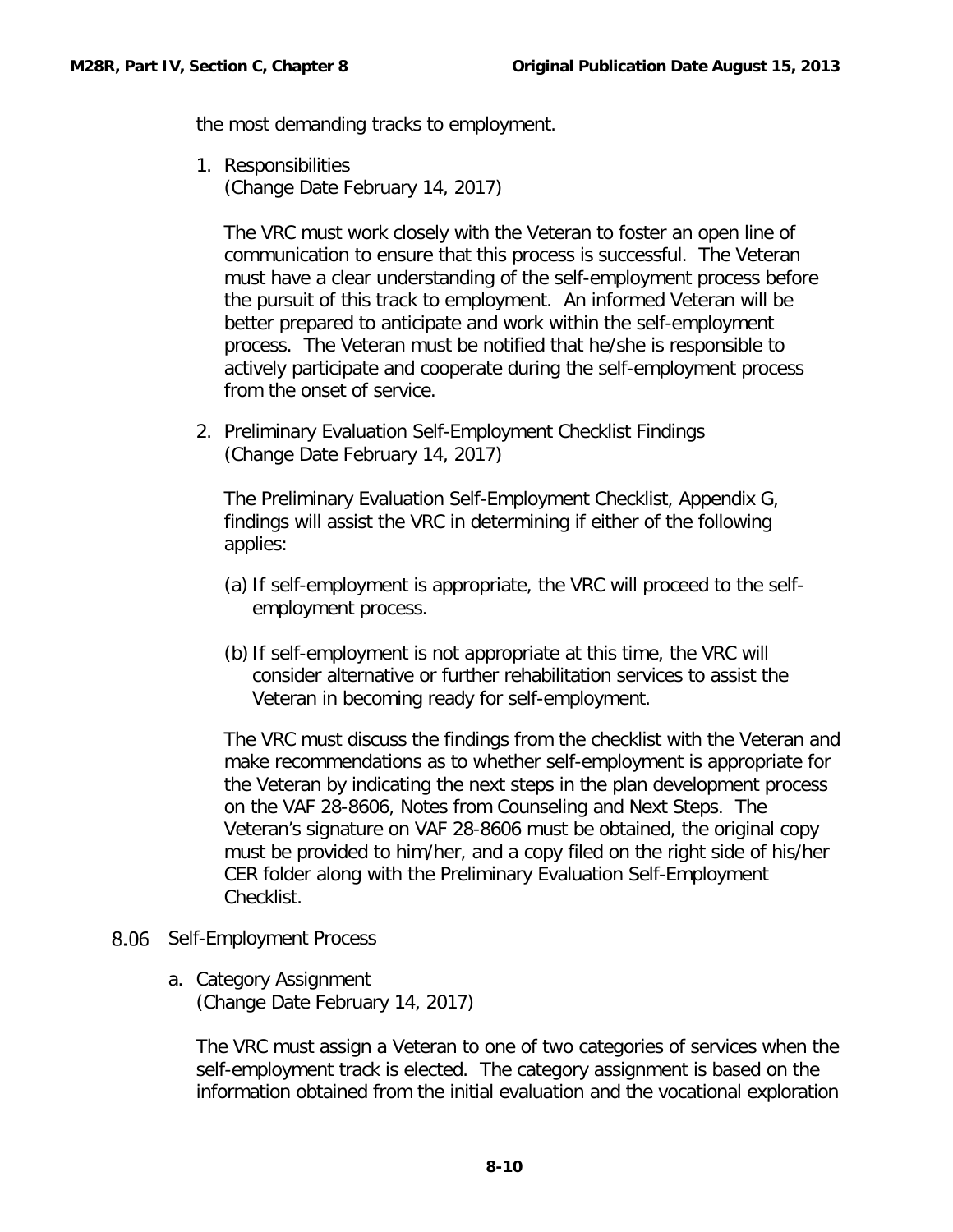process. The VRC must inform the Veteran that the provision of services is based on the category assignment and that VR&E must not be considered the sole source in establishing a business. Establishing a business requires the Veteran to rely mainly on his/her own resources if supplies or related assistance is beyond the scope of services that may be provided under a Category I or Category II assignment. This means that the Veteran may need to secure alternate funding sources if his/her business requires services greater than what VA can authorize.

1. Category I (Change Date February 14, 2017)

If the VRC suspects a Category I assignment is appropriate, the case must go through extended evaluation under an Individualized Extended Evaluation Plan (IEEP) first to demonstrate that due to the severity of disability, even with accommodations, the only way to achieve a suitable vocational goal is through self-employment. VR&E Officer (VREO) or VR&E Central Office (CO) approval is not required for this IEEP. However, both VREO and CO approval are required for a Category I designation.

Veterans designated as Category I must meet all of the following conditions:

- Serious employment handicap (SEH).
- Most-severe service-connected disabilities.
- Employability limitations are so severe that self-employment is the only option to achieve the rehabilitation goal.
- All other reasonable vocational goals are unsuitable due to the severity of the Veteran's service connected disability(ies).

NOTE: Given the stringent requirements for a Category I assignment, it is anticipated that only a small number of Veterans will qualify for this level of self-employment services.

2. Category II (Change Date February 14, 2017)

Category II assignment is appropriate for Veterans who request assistance to start a business during the rehabilitation process and do not meet Category I criteria. Category II assignments do not require CO approval and do not require an IEEP.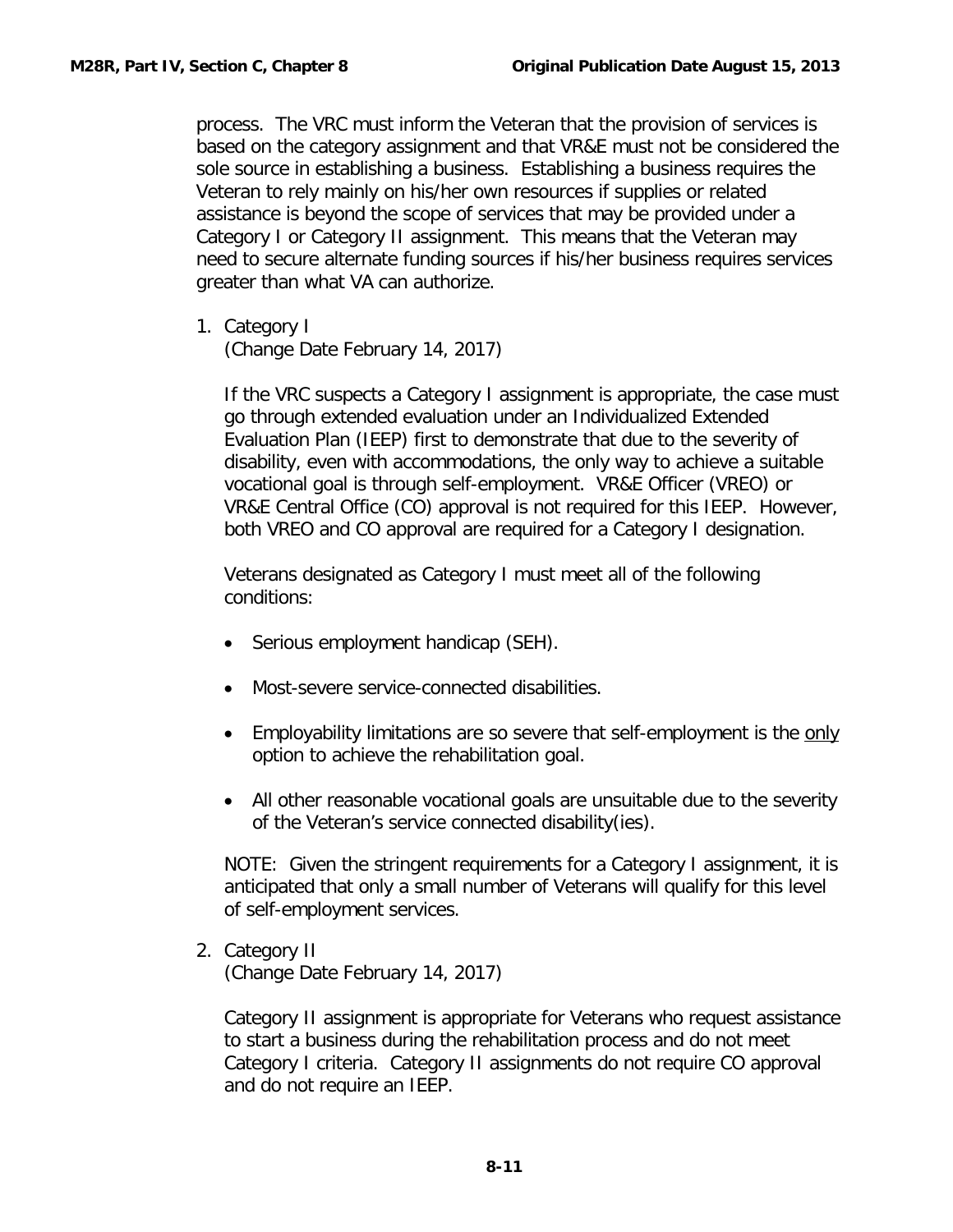VR&E encourages the use of category II assignment and training as appropriate and if desired by the Veteran.

Veterans designated as Category II must have one of the following:

- Employment handicap, or
- SEH, but the service-connected disability(ies) is not considered most severe.

Individualized Written Rehabilitation Plan (IWRP)/Individualized Employment Assistance Plan (IEAP) self-employment plan approval is required at the VREO level and appropriate signature levels must be obtained based on cost limits of the plan.

- <span id="page-13-0"></span>b. Requirement for VR&E Service Director's Approval
	- 1. Category I Assignment (Change Date September 12, 2017)

Approval from the Director of VR&E Service must be obtained for Category I assignment prior to plan development. To obtain approval, VR&E staff must adhere to the following steps:

- (a) The VREO, on behalf of the VRC, must submit specific documentation to the attention of the Director of VR&E Service for approval prior to development of the initial IWRP.
- (b) The Veteran's CER folder must be sent to VR&E Service. VR&E staff must ensure that the following documentations are included in the CER folder:
	- Memo justifying the approval of the category assignment, which must include the Preliminary Evaluation Self-Employment Checklist findings and must sufficiently address the conditions a Veteran must meet in order to be designated as Category I,
	- Completed Rehabilitation Needs Inventory (VAF 28-1902w),
	- Vocational Assessment, and
	- Completed VAF 28-1902b.

For Category I designation, VR&E Service will provide a response electronically to the Regional Office (RO) Director's mailbox and in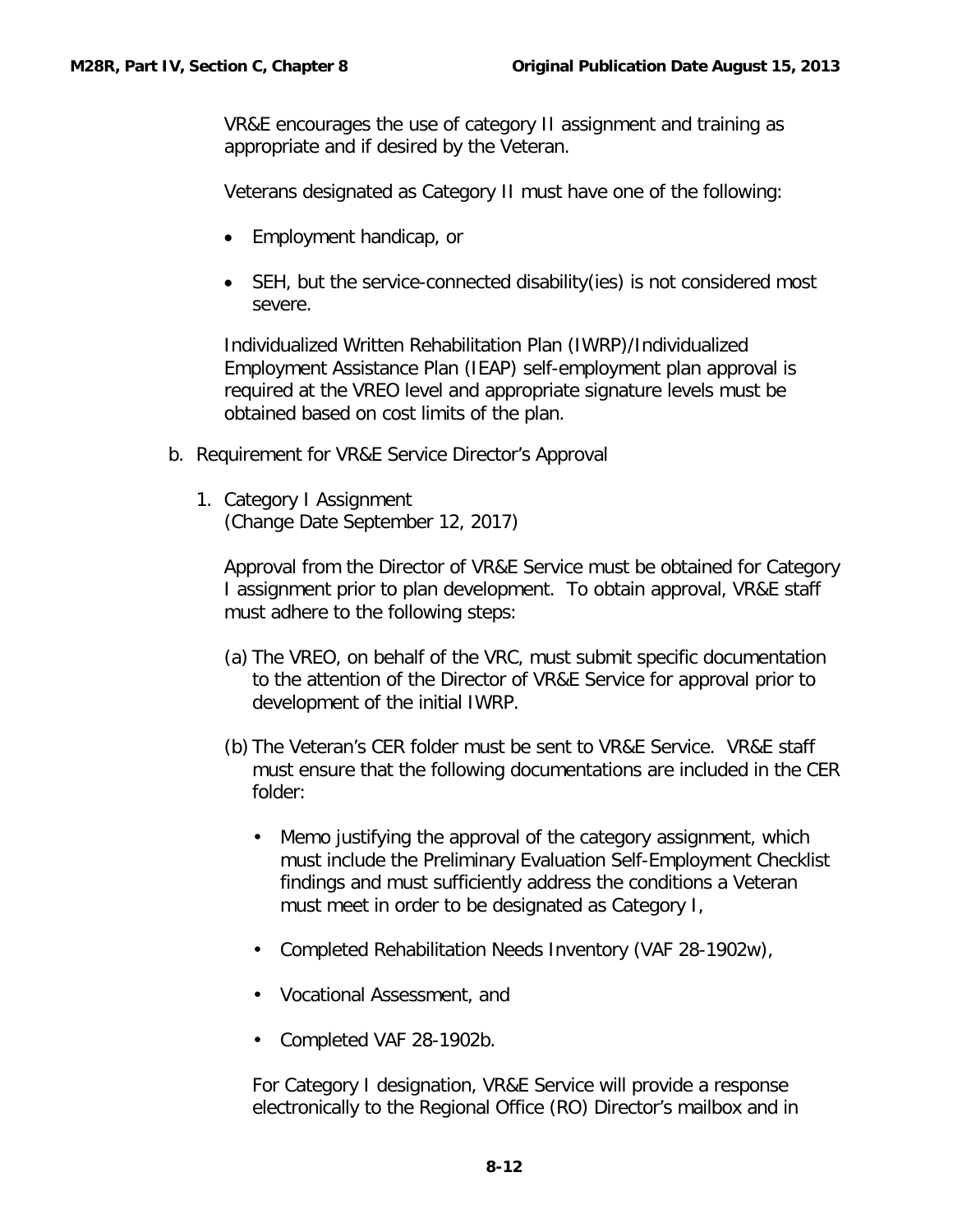writing within 20 business days to ensure timely provision of services.

2. Category I and Category II (Change Date February 14, 2017)

Prior to execution of the business plan, the following self-employment cases must be submitted to VR&E Service for approval:

(a) Category I, regardless of program cost, and

(b) Category II, if the program cost is over \$25,000.

The VREO or designee must mail the approval request documentation with the CER record to the attention of the Director of VR&E Service. The case will be reviewed for appropriateness of the entitlement and feasibility determination, as well as the category assignment.

<span id="page-14-0"></span>c. Individualized Extended Evaluation Plan (IEEP) Development (Change Date February 14, 2017)

Before category assignment, if the VRC suspects a Category I assignment is appropriate, the case must go through extended evaluation under an IEEP first. The IEEP must address the following:

- 1. The Veteran's functional limitations must be identified.
- 2. A medical opinion related to functional limitations and capabilities from the Veteran's treating physician must be requested following guidance specified in M28R.V.A.5.
- 3. A referral to a provider who offers training and education to help determine the Veteran's aptitude for self-employment and must include completion of required classes on starting one's own business, such as Startup Bench 1.0 offered by SMI or classes offered at the local SBDC. When selecting a service provider, the VRC may consider any training facility or provider that offers this type of course.
- 4. Objective information indicating that self-employment is the only option based on the Veteran's functional limitations, which result in a substantial part from his/her service connected disability(ies). This information may be obtained by a concentrated formal job search including accommodations, if necessary; a referral for a period of work hardening; letters from employers outlining the Veteran's recent failed attempts at employment; or another source. The determination that the Veteran lacks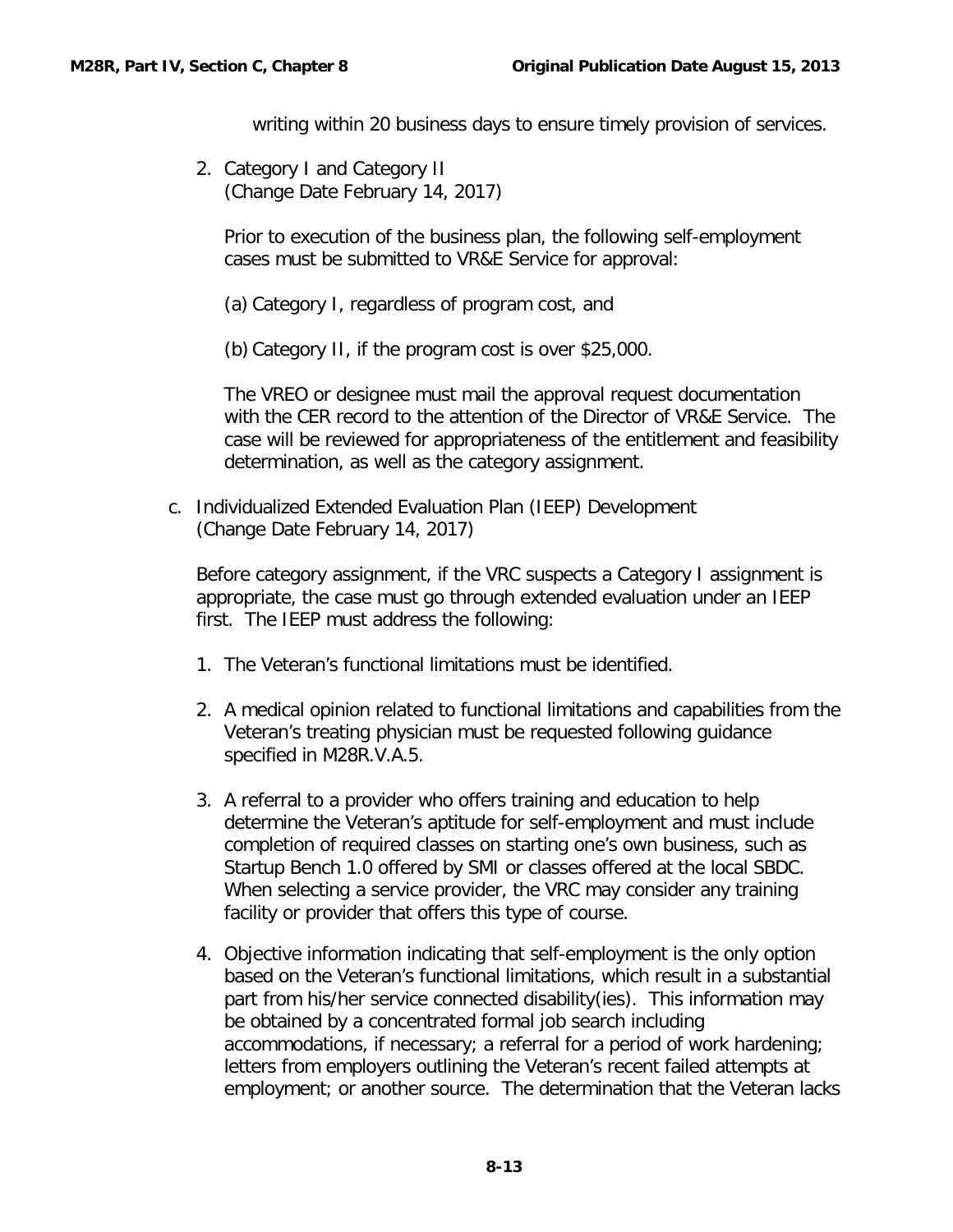the ability to work in a traditional setting cannot be based solely on the Veteran's self-report.

The information obtained in the IEEP must be included in the memo to VR&E Service for Category 1 approval.

NOTE: All policy and procedural guidance on the development and administration of an IEEP, as provided in M28R.IV.C.3, apply.

<span id="page-15-0"></span>d. Individualized Written Rehabilitation Plan (IWRP) Development (Change Date February 14, 2017)

The initial IWRP may be developed after determination of a suitable vocational goal.

- For Category I cases, this will occur after the IEEP is completed and approval for the Category I assignment is received from VR&E Service.
- For Category II cases, this will occur after the category assignment. The IWRP does not require the approval of the VREO or other signature levels unless the annual cost of the plan is over \$25,000. Refer to M28R.V.B.1 for more information on cost approval/concurrence levels.

The IWRP must contain the following objectives:

1. Training and Certifications (Change Date February 14, 2017)

The first objective of the IWRP must be related to training and certifications. The Veteran may begin any training necessary to achieve the vocational goal as soon as possible while concurrently working on the other objectives of the IWRP related to the self-employment process.

2. Aptitude for Self-Employment (Change Date February 14, 2017)

The second objective of the IWRP must be a referral to a provider who offers training and education to help determine aptitude for selfemployment and must include completion of required classes on starting your own business, such as Startup Bench 1.0 offered by SMI or classes offered at a local SBDC. When selecting a service provider, the VRC may consider any training facility or provider that offers this type of course. For Category I assignments, this objective may be waived if already completed in an IEEP.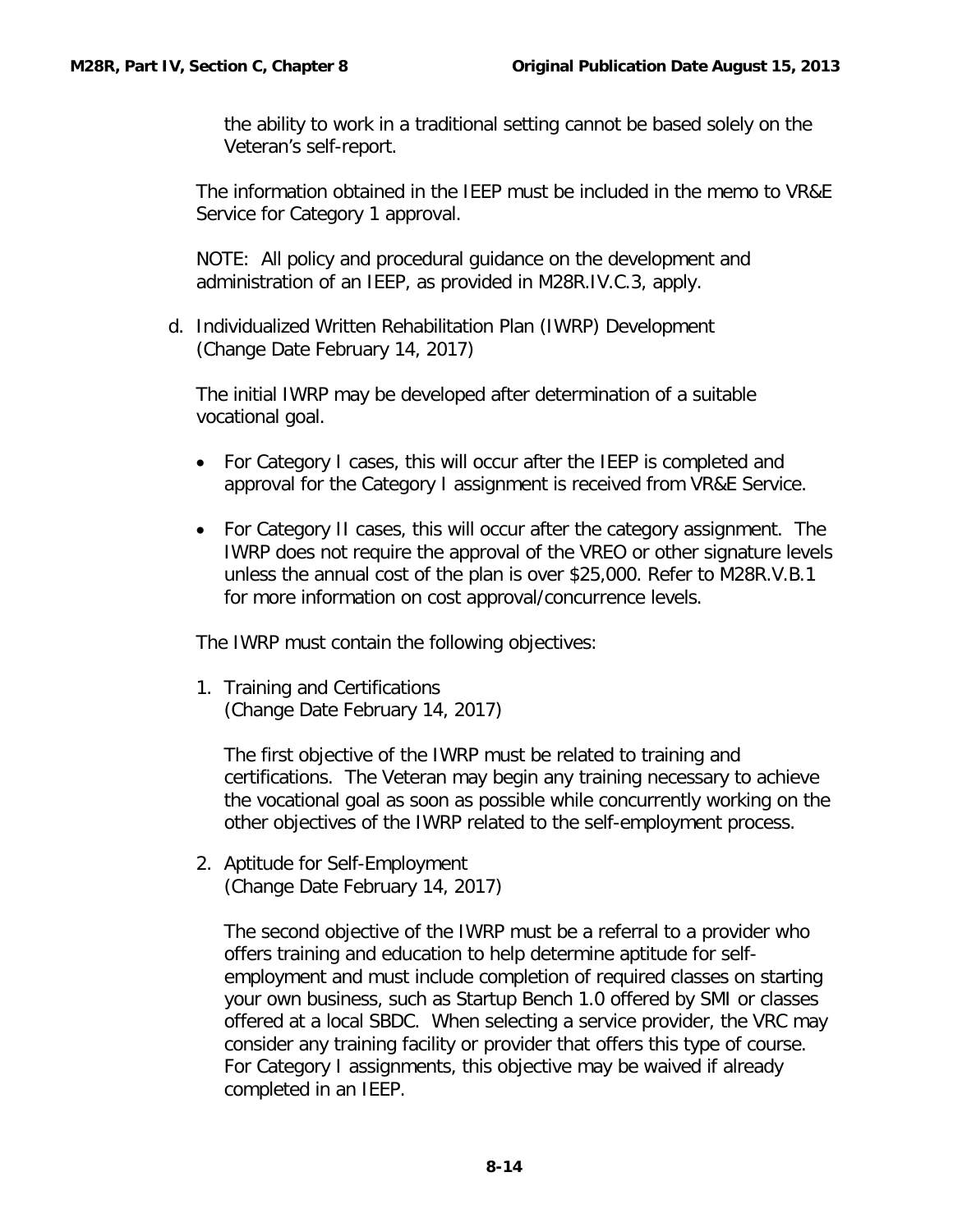3. Feasibility Study of the Business Concept (Change Date February 14, 2017)

The third objective of the IWRP must include a feasibility study of the business concept to determine if there is a need for the business, how much of a need there is and the likelihood of success of the business. The feasibility study, along with the required classes to determine aptitude for self-employment, is part of the process in helping the Veteran to write a business plan. In providing the information for the feasibility study, the Veteran is laying the groundwork for the business plan and gaining information regarding the challenges and risks that he/she will encounter in the pursuit of self-employment.

The Veteran must be referred to a business consultant to assist with the feasibility study and may also need to talk to business owners or does some research at the library to complete the feasibility study. The study must substantially justify the existence of a market for the goods or services that will be produced and/or sold by the small business and support the financial solvency, or ability to pay debts, of the Veteran.

(a) Credit History

(Change Date February 14, 2017)

An important component during this phase will be a referral to assist the Veteran in obtaining a credit score, asset development and anything else needed to ensure that the Veteran is financially ready to pursue self-employment. Since free credit reports provided by credit reporting agencies do not include credit scores, these agencies may charge a fee for providing this information, which may be reimbursed to the Veteran following direct reimbursement guidance located in M28R.V.A.3.

(b) Feasibility Study of the Business Concept Checklist (Change Date February 14, 2017)

A copy of Appendix H, Feasibility Study of the Business Concept Checklist, must be given to the Veteran as a guide in the process. The VRC must instruct the Veteran to address each of the 12 items listed in Appendix H in the order listed on the form and return to the VRC.

The VRC must use Appendix H to assess the feasibility of the business concept once submitted by the Veteran and should contact the business consultant who assisted the Veteran with the development of the feasibility concept if any questions arise. The VRC will review the rehabilitation aspects of the feasibility study using Appendix H to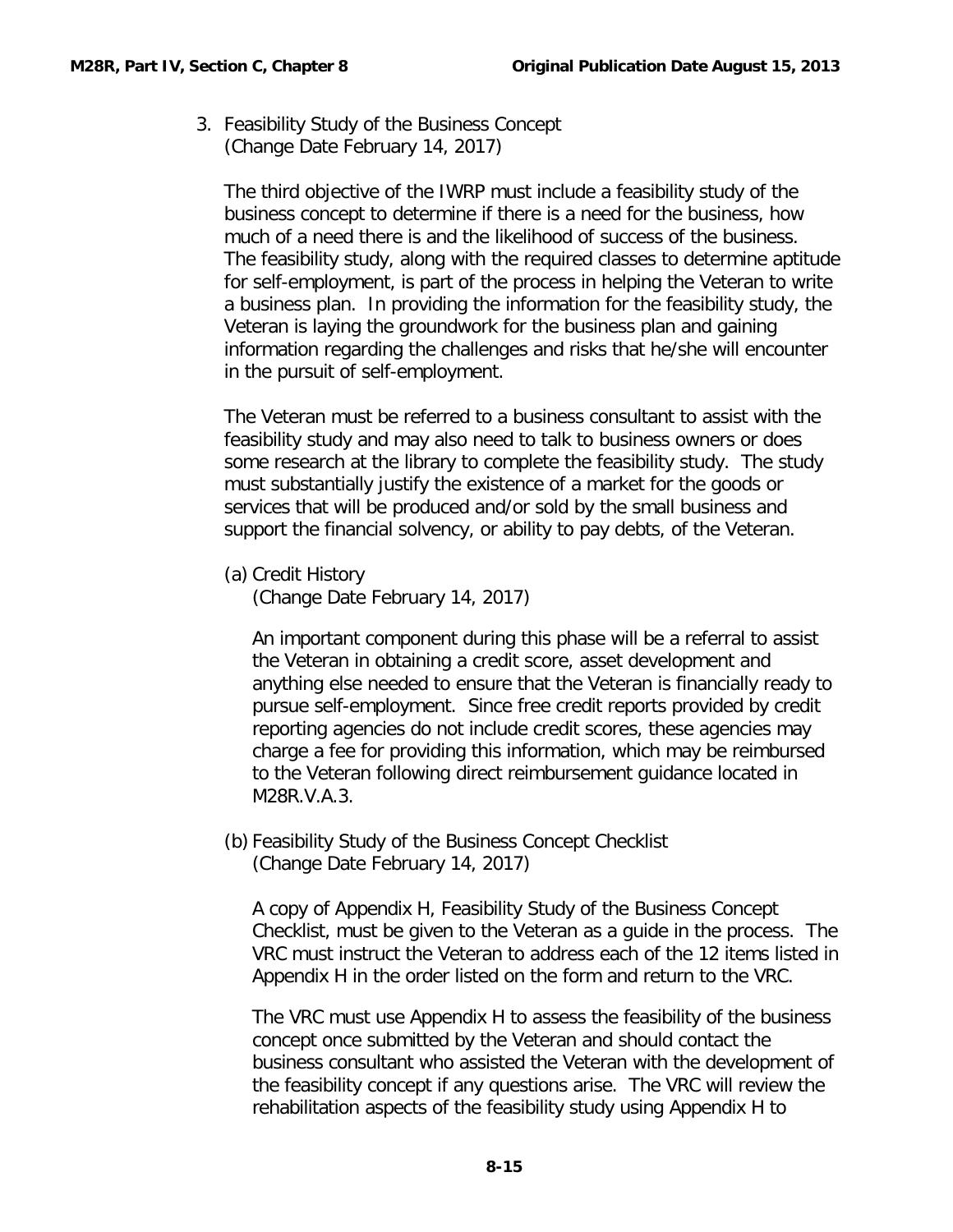ensure that the feasibility study is consistent with the Veteran's interests, aptitudes and abilities and whether the feasibility study sufficiently addresses the 12 items listed on the form.

The feasibility study must be approved before the Veteran can proceed with the development of the Business Plan. The approval must be clearly documented in Corporate WINRS (CWINRS) Notes and clearly communicated to the Veteran. The VRC must document recommendations, question and concerns in the comments section of Appendix H and file in the Veteran's CER folder. If the feasibility study requires corrections or additions, this information must be prepared by the Veteran and resubmitted to the VRC. A copy must also be given to the Veteran.

4. Business Plan Development (Change Date February 14, 2017)

The fourth objective of the IWRP must include business plan development. This must only be conducted once the feasibility study of the business concept is approved by the VRC and may take place once training to achieve the vocational goal is completed, although the Veteran may opt to begin the development of the business plan prior to completion of training as long as the feasibility study of the business concept has been approved.

(a) Requirements

(Change Date February 14, 2017)

The Veteran is responsible for developing the written business plan for VR&E's consideration. The VRC will ensure that the Veteran is referred to a professional business consultant, either on a voluntary or contractual basis, as a guide in this process.

The VRC must instruct the Veteran that the business plan should outline and organize all necessary elements required to start a business since it is the tool presented to lenders to convince them to take a risk on the business to provide financing. The business plan must be extremely thorough, thought provoking and customized for the business.

The completed business plan should "tell the story" of the business to a potential lender and should serve as a stand-alone document in that all business issues are addressed without requiring additional verbal explanation.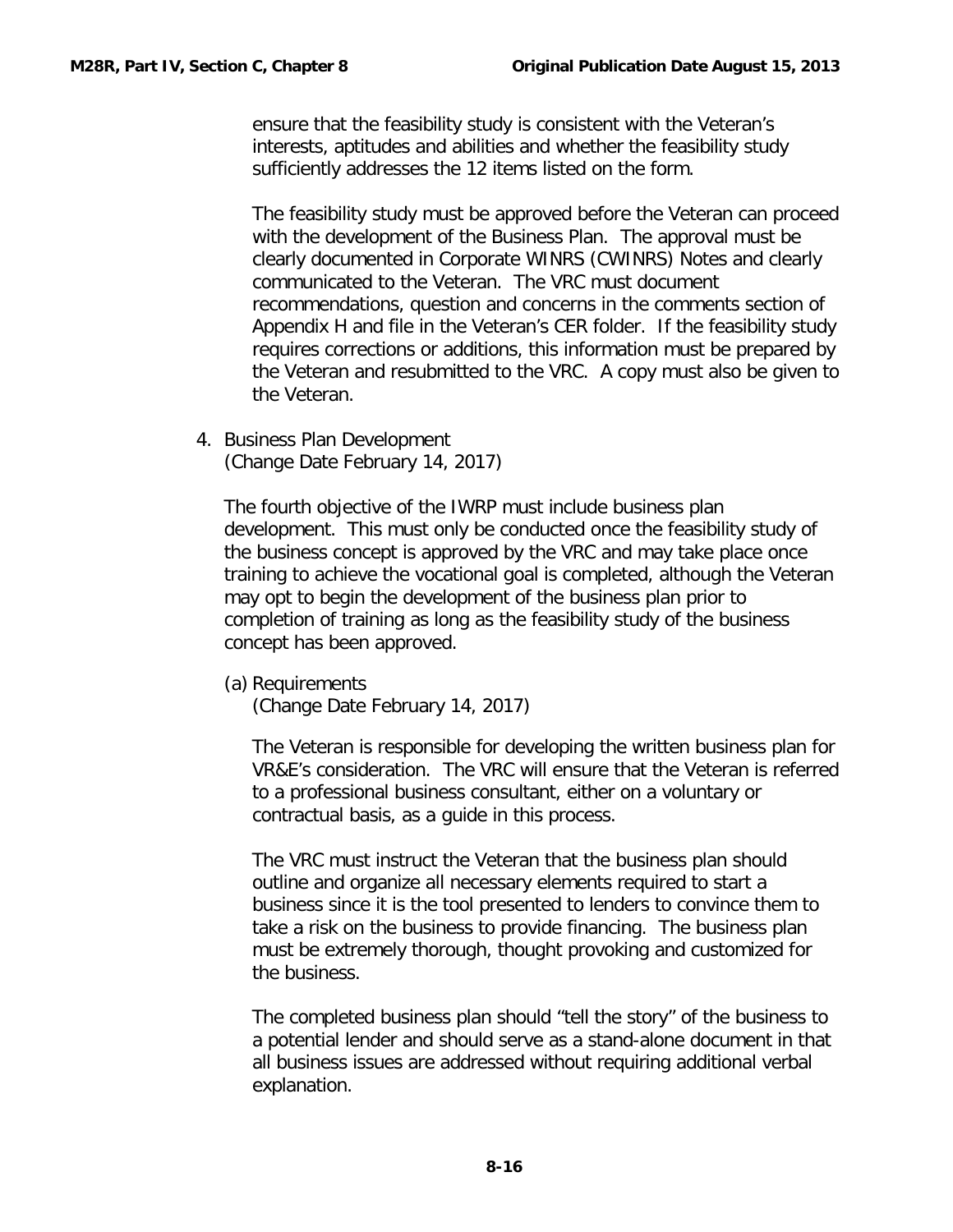NOTE: The majority of funding for small businesses comes from either investors or lenders who will closely scrutinize the financial section of the business plan.

(b) Business Plan Guide

(Change Date February 14, 2017)

A copy of Appendix L, Business Plan Guide, must be given to the Veteran at this point. This form contains an outline of the sections and pertinent information that should be included in a business plan. Underlined items on the form are items that are required for the feasibility analysis of the business plan conducted by the VRC per 38 CFR 21.257. The Veteran must be informed that the business plan should clearly document all underlined items even if the outline suggested in Appendix L is not used as a guide in developing the business plan.

5. Services

(Change Date February 14, 2017)

The services outlined in the plan should address medical, psychological, and related services, as appropriate, to ensure the Veteran's needs are addressed and met.

6. Case Management Level (Change Date February 14, 2017)

Level 2 case management is required for the IWRP. Level 2 indicates that face-to-face case management meetings are required at least three times per year. In addition to these meetings, the rehabilitation plan must note that additional meetings may be required to guide the Veteran through the self-employment process.

<span id="page-18-0"></span>e. Feasibility Analysis of Business Plan (Change Date February 14, 2017)

Once the Veteran submits a business plan, the VRC must conduct an analysis to ensure that the business plan is feasible. The analysis must clearly address the feasibility of the business plan and identify the rehabilitation services needed.

1. Requirements (Change Date February 14, 2017)

All proposed and formal business plans must address the following areas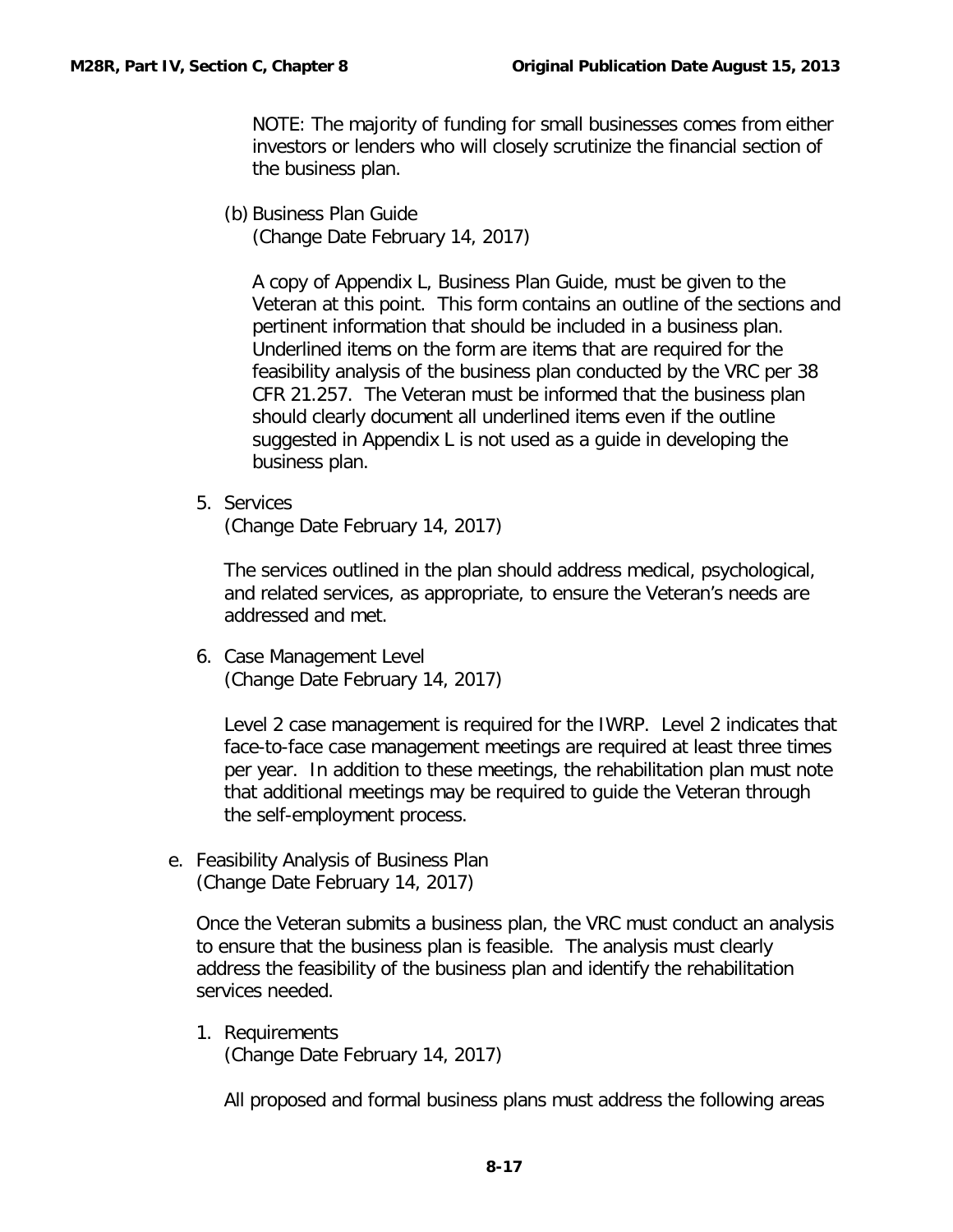- for the VRC to conduct a thorough analysis of the plan per 38 CFR 21.257:
- (a) The location, and if applicable, the cost of the site selected for the business.
- (b) A financial statement describing the availability of non-VA financing including the Veteran's personal financial resources.
- (c) A study of the economic viability of the proposed business plan, which must discuss the following issues:
	- Business location in relation to the geographic distribution of the population that the business would serve.
	- Population traffic patterns, which would bring business to the Veteran's proposed site of operation.
	- Probability that the business could serve as a subcontractor to larger organizations.
	- Probability that the business could provide contract goods or services to VA or other federal agencies.
	- Competition the Veteran would face from similar businesses in the market area.
	- The cost projections should cover a three to five year period of operation.
	- The Veteran's ability to absorb losses in the early years of operation until the business develops an adequate market share.
- (d) A cost analysis specifying the types, amounts, and estimated costs of services, initial stocks and other supplies. The Veteran must project the cost of all items considered essential to the start-up of the business as part of business plan cost projections even if the items are not authorized by the VA.
- (e) A working outline for developing a market strategy for the business' services or products.
- (f) A detailed description of the business' operation plan.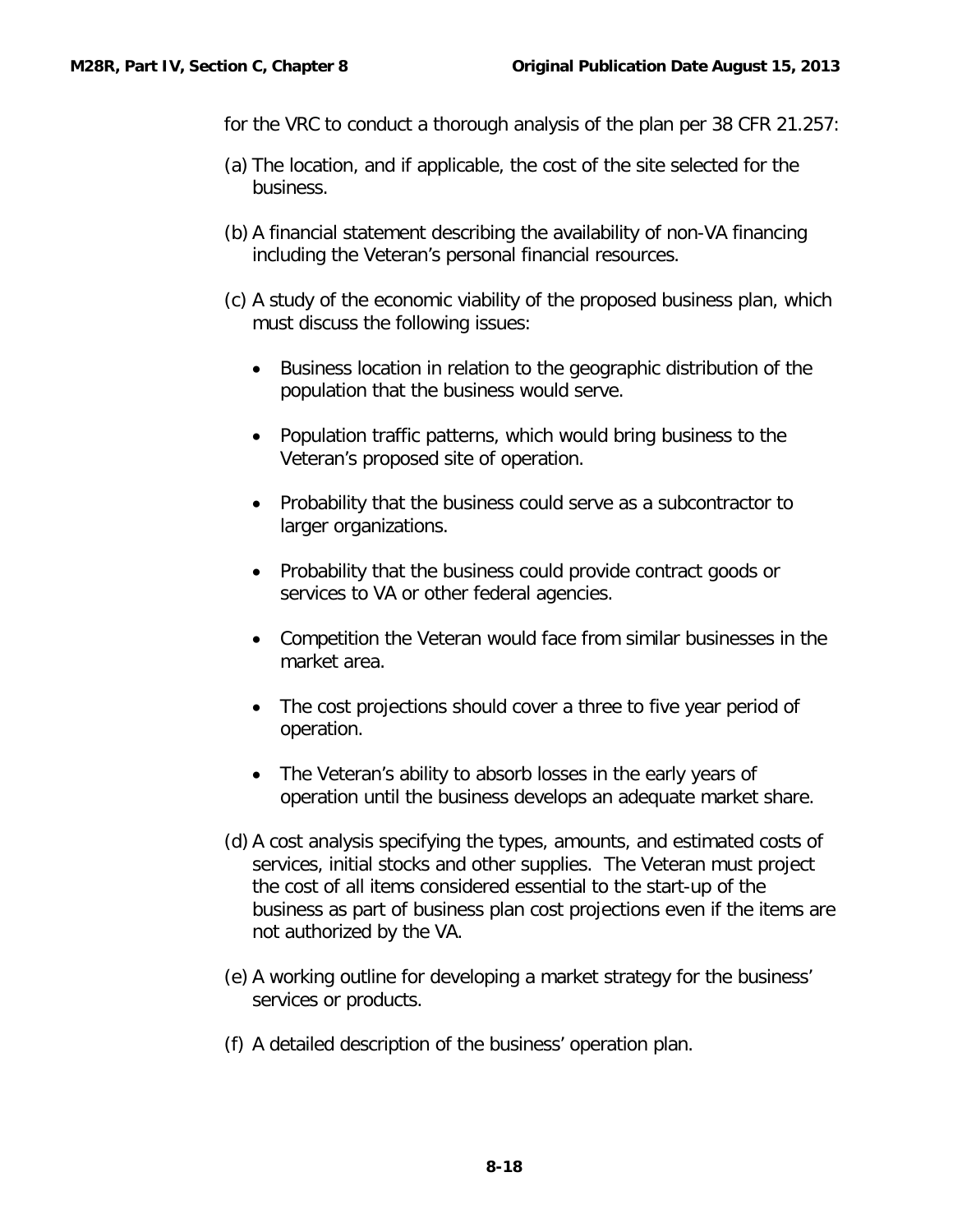- (g) A schedule of the training needed for successful operation of the business.
- (h) Results of contacts with the SBA to secure consideration under Section 8 of the Small Business Act of 1953, as Amended (i.e., 8(a) Business Development Program, which offers a broad scope of assistance to firms that are owned and controlled at least 51 percent by socially and economically disadvantaged individuals).

For Category I cases, the VRC must also ensure that the scope of the business plan is consistent with the results of the Veteran's IEEP, as well as his/her functional limitations.

2. Resources for Business Plan Analysis (Change Date February 14, 2017)

To assist with the analysis of the business plan, a VRC must consult with a variety of organizations and entities, including, but not limited to the business consultant who assisted the Veteran with the development of the business plan.

3. Summation of Business Plan Feasibility Analysis (Change Date February 14, 2017)

The VRC, in conjunction with the business consultant, must complete a summation of the business plan feasibility analysis. This summation must address all required areas listed above, as well as any additional supporting documentation relevant to the self-employment process. The summation should clearly identify the feasibility of the business plan and rehabilitation services needed. The VRC must:

- (a) Summarize information from the business plan analysis into a written report, either on VAF 28-1902n or in CWINRS Notes.
- (b) Obtain a written report from the contractor/vendor who assisted in completing the evaluation of feasibility for a proposed business plan, if applicable. A copy of this report must be included in the Veteran's CER folder.
- 4. Business Plan is Not Feasible (Change Date February 14, 2017)

If the business plan does not seem feasible upon submission, the VRC must give the Veteran the option to redevelop the business plan. The VRC may also consider alternative rehabilitation options, such as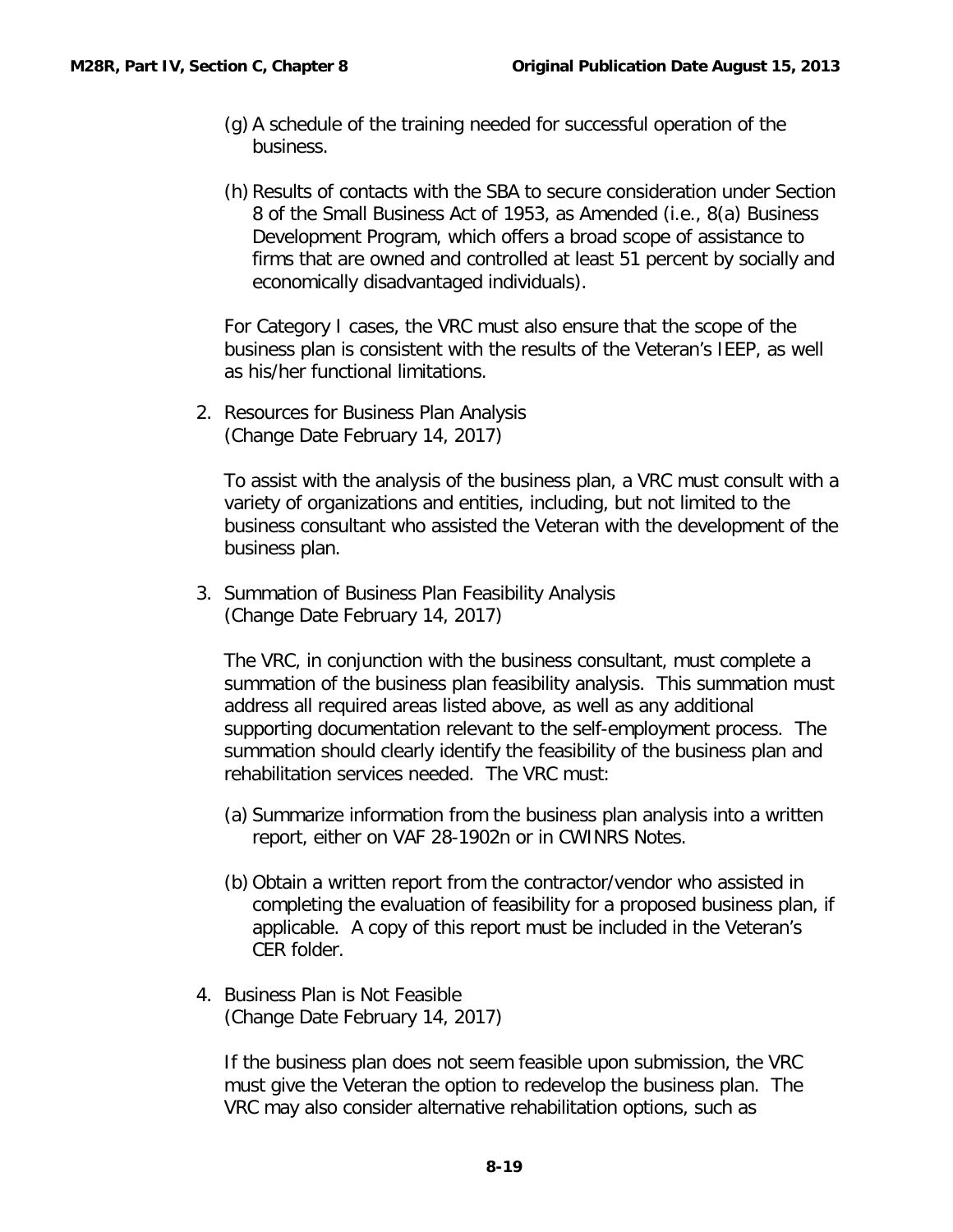traditional employment, if revision will not result in approval. The case must be maintained in Rehabilitation to the Point of Employability (RTE) status while developing a suitable goal. Once the final vocational goal is determined, then the VRC and the Veteran will develop and sign a new IWRP.

If it is determined that self-employment is not feasible for a Veteran who has been designated as Category I, then a comprehensive Independent Living (IL) assessment must be conducted. This is due to the fact that it has already been determined that all other reasonable employment goals are unsuitable due to the severity of the Veteran's service connected disability(ies). Cases being redeveloped from an IWRP to an IILP must be placed in Interrupted Status during the assessment and plan development period to avoid exceeding statutory limits governing IILPs.

If the Veteran fails to return to planned services after interruption for plan redevelopment (i.e., stops participating in redevelopment activities, becomes medically unable to participate, or disagrees with proposed program), notification of the intent to discontinue and due process is required prior to case closure.

5. Business Plan is Feasible (Change Date February 14, 2017)

Prior to developing the IWRP/IEAP self-employment plan, the VRC must conduct the feasibility analysis of the business plan. If the business plan is feasible, the VRC must refer the business plan to the Self-Employment Panel (SEP) for review. The VRC will refer and consult with the SEP on the self-employment plan.

<span id="page-21-0"></span>f. Self-Employment Panel (Change Date February 14, 2017)

The SEP serves as a consultative body for Veterans who are pursuing selfemployment at the Regional Office level. The SEP reviews business plans and submits a report with recommendations and information for planning rehabilitation services related to self-employment. A case may be referred to the SEP by a VRC or VREO.

The SEP recommendations and suggestions are considered expert technical assistance to facilitate the planning and decision-making process. Recommendations and suggestions are not binding, but must not be disregarded without thorough consideration. If the SEP recommendation is not considered, the VRC must document clearly the reason for not considering the SEP recommendation on the CWINRS Notes.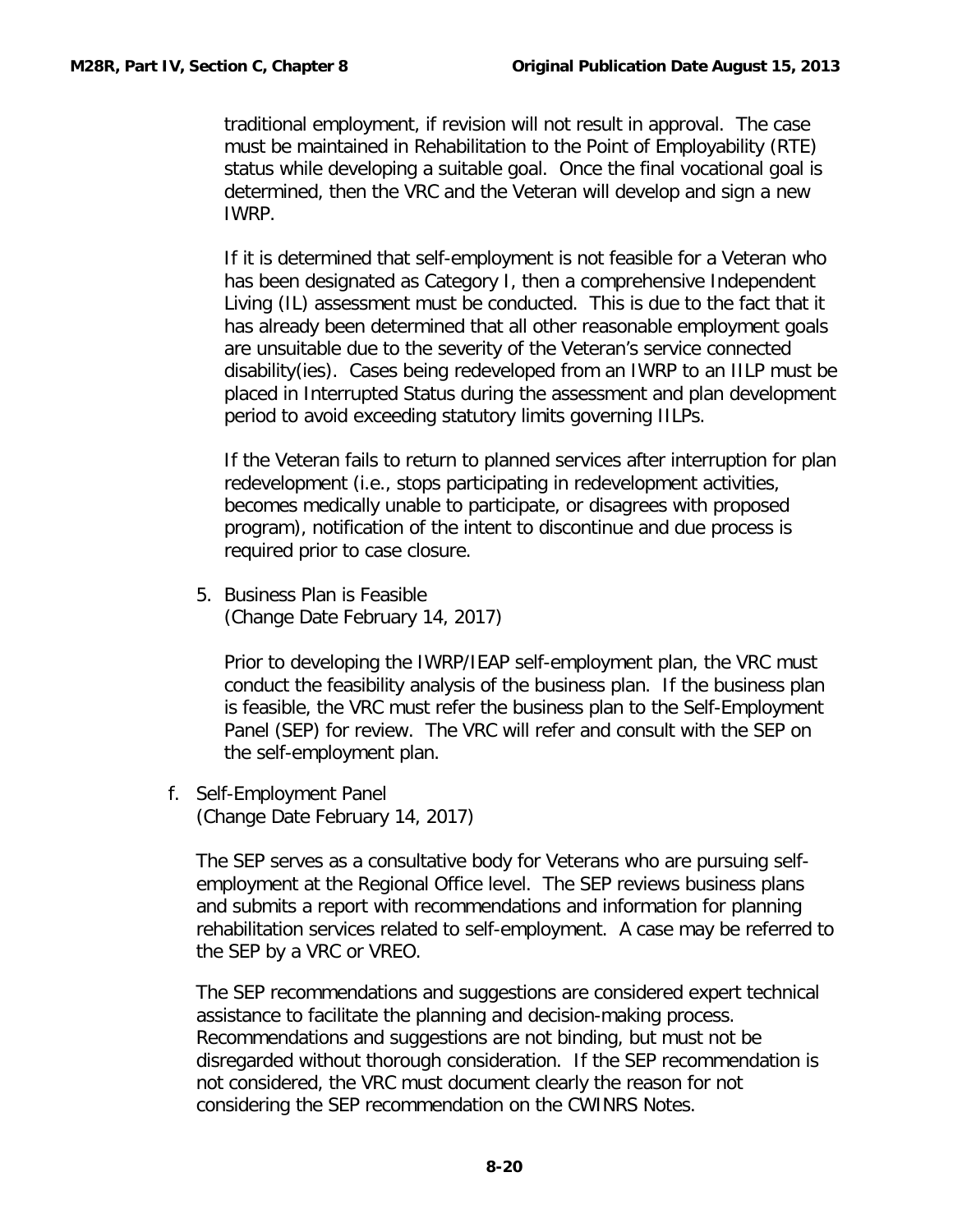1. Members of the SEP (Change Date February 14, 2017)

The SEP includes a wide range of professionals to ensure individuals with knowledge of self-employment are available for the review of each referred case. The SEP may include, but is not limited to:

- A VRC or Employment Coordinator (EC), appointed by the VREO, serves as chairperson for the coordination of meetings, writing of reports, and expert knowledge of VR&E services related to selfemployment.
- A VRC, who is usually the referring VRC, for expert knowledge of the specific case.
- An EC from CO.
- A business consultant from the SBA or the SBDC.
- A representative from the local Chamber of Commerce.
- Other business professionals from the community.
- 2. Roles and Responsibilities of the SEP (Change Date February 14, 2017)

The SEP has the following roles and responsibilities:

- Reviews each business plan and the summation of the business plan analysis completed by the VRC, including any written reports from the business consultant who assisted in completing the evaluation of feasibility for a proposed business plan, if applicable.
- Prepares a written report of recommendations on each business plan with a summary of the SEP's deliberations and recommendations. This report must be filed in the Veteran's CER folder.
- 3. Roles and Responsibilities of the Vocational Rehabilitation Counselor (Change Date February 14, 2017)

Upon receipt of the written report of recommendations from the SEP, the referring VRC must address any action items in the report, as applicable. If further action is needed from the Veteran who submitted the business plan, the VRC must meet with him/her and go over next steps. Next steps should be documented on VAF 28-8606, Notes from Counseling and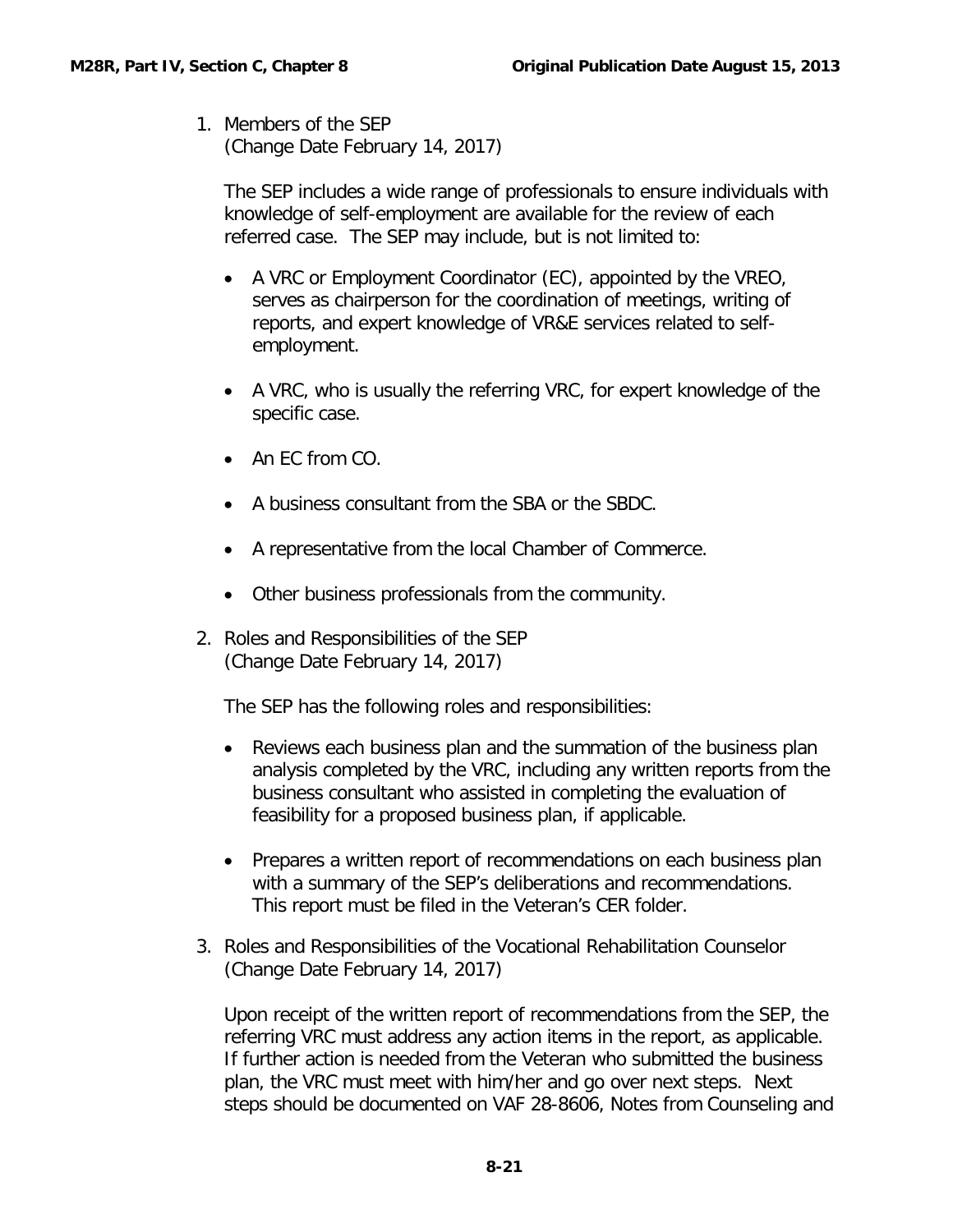Next Steps, filed in the Veteran's CER folder and a copy must be given to the Veteran.

The case does not need to return to the SEP once the VRC approves any updates recommended by the SEP. However, Category I cases must be sent to CO for approval prior to execution of the business plan once revisions have been submitted and received the VRC's approval (refer to Step 2 in section 8.06.a.1 of this chapter). Category II cases do not need to go to CO for approval and may begin IWRP/IEAP self-employment plan development upon VRC approval of any updates. The VRC must consider alternative rehabilitation options if revision of the business plan will not result in approval.

- <span id="page-23-0"></span>g. Amend the IWRP
	- 1. IWRP/Individualized Employment Assistance Plan (IEAP) Development (Change Date February 14, 2017)

The VRC and Veteran will discuss the findings of the business plan review and analysis in an effort to amend the current IWRP to a combined IWRP/IEAP self-employment plan. The plan must clearly outline the Veteran's goal and objectives, as well as criteria for measuring the success of those goal and objectives. The VRC must ensure that the objectives of the IWRP/IEAP self-employment plan specifically address all identified needs to prepare for, obtain and maintain self-employment as outlined in 38 CFR 21.84 and 21.88, including:

- Allocation of resources
- Purchasing of equipment, inventory and supplies
- Required licenses and permits
- Funding needs
- 2. Service Provision Objectives (Change Date February 14, 2017)

The provision of service is based on category assignment. When identifying costs during plan development, the VRC must determine whether the costs are essential or optional. For a Category I assignment, a realistic start-up budget should only include items that are necessary to start a business.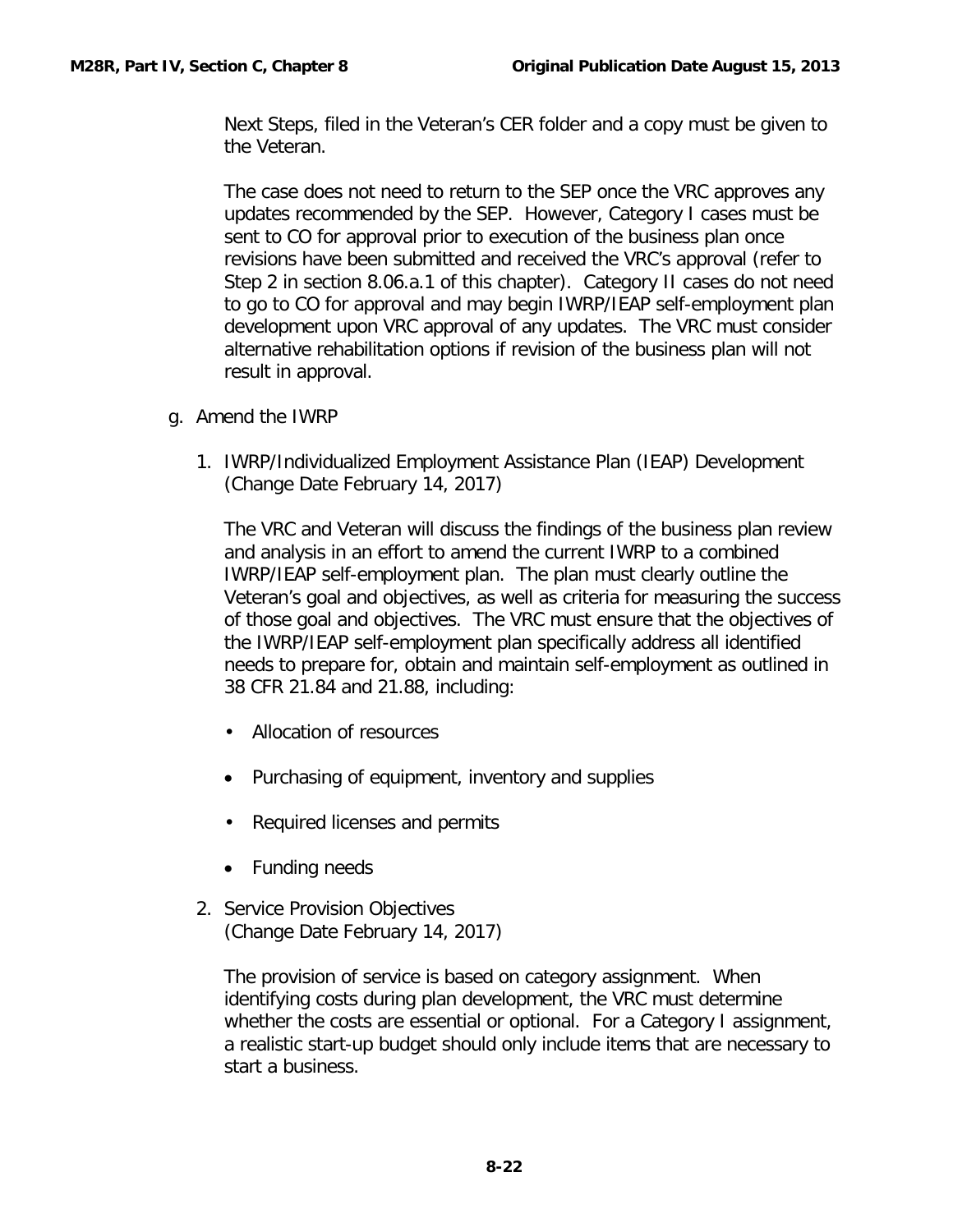The necessary cost approvals must be obtained for self-employment plans (refer to M28R.V.B.1 for more information on cost approval/concurrence levels). Additionally, assistance of a VBA Contracting Officers/Contracting Specialist (CO/CS) must be used if the costs of the services are over the micro-purchase threshold. Refer to M28R.V.B.4 for more information on contracting activities.

(a) Services Available to Veterans Classified as Category I (Change date February 14, 2017)

VR&E may provide the following level of special services and assistance to Veterans assigned to Category I:

- Comprehensive training in the vocational goal, and in the operation of a small business.
- Minimum stocks of materials such as an inventory of salable merchandise or goods.
- Expendable items required for day-to-day operations, and items which are consumed on the premises.
- Essential equipment, including machinery, occupational fixtures, accessories and appliances.
- Incidental services, such as business license fees, Workers' Compensation Insurance and disability insurance.
- (b) Services Available to Veterans Classified as Category II (Change date February 14, 2017)

VR&E may provide the following level of special services and assistance to Veterans assigned to Category II:

- Comprehensive training in the vocational goal.
- Incidental training in the management of a small business.
- License or other fees required for employment (e.g., required business insurance such as Workers' Compensation Insurance and disability insurance).
- Personal tools and supplies that are required of all individuals to begin employment in the approved occupational field.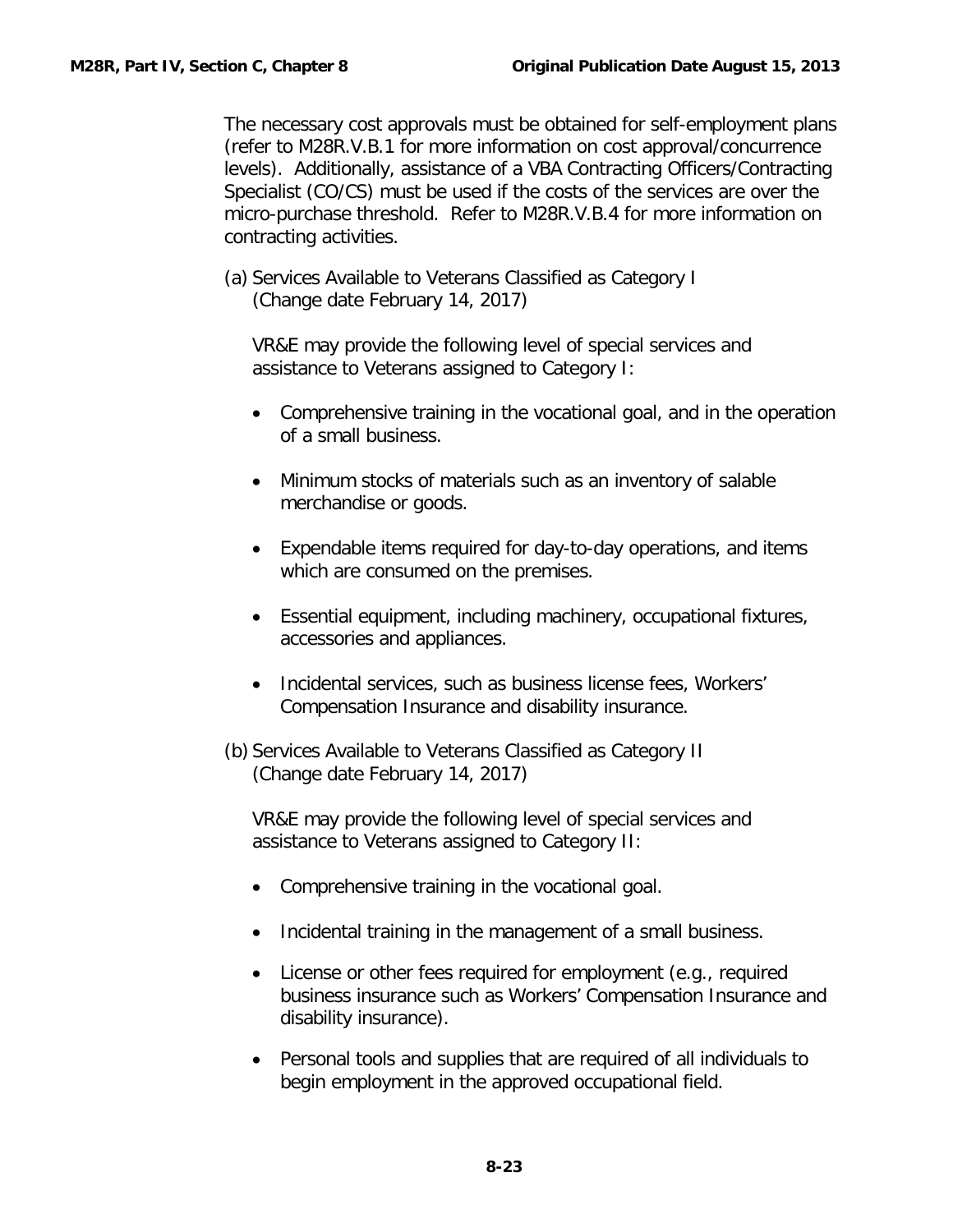## (c) Limitations

(Change date February 14, 2017)

Certain discrete services may not be provided to Veterans participating in the self-employment track. Veterans must be informed that VA will not authorize any of the following items even if considered essential to the startup of the business for Category I assignments:

- Full or partial payment to purchase land or buildings
- Lease or rental payments
- Purchase or rentals of cars, trucks, or other vehicles
- Stocking either a farm for animal husbandry operations or a fishery
- Franchise fees
- Support for non-profit business concepts
- 3. Case Management Level (Change Date February 14, 2017)

At a minimum, Level 2 case management is required for the combined IWRP/IEAP self-employment plan. Level 2 indicates that face-to-face case management meetings are required at least three times per year. In addition to these meetings, the rehabilitation plan must note that additional meetings may be required to guide the Veteran through the self-employment process.

4. CWINRS Activity (Change Date February 14, 2017)

When the VRC and the Veteran agree upon the services to be provided during the IWRP/IEAP self-employment plan, the VRC must amend the initial IWRP by completing the rehabilitation plan data fields under the Rehab tab of CWINRS, performing the following steps:

- Close out the objectives of the existing plan by updating the progress status to either "Achieved," or "Closed/Uncompleted" using the Service Detail button.
- After closing out all plan objectives, the VRC will use the "Amend Plan" function on the Rehab tab to overwrite the existing plan.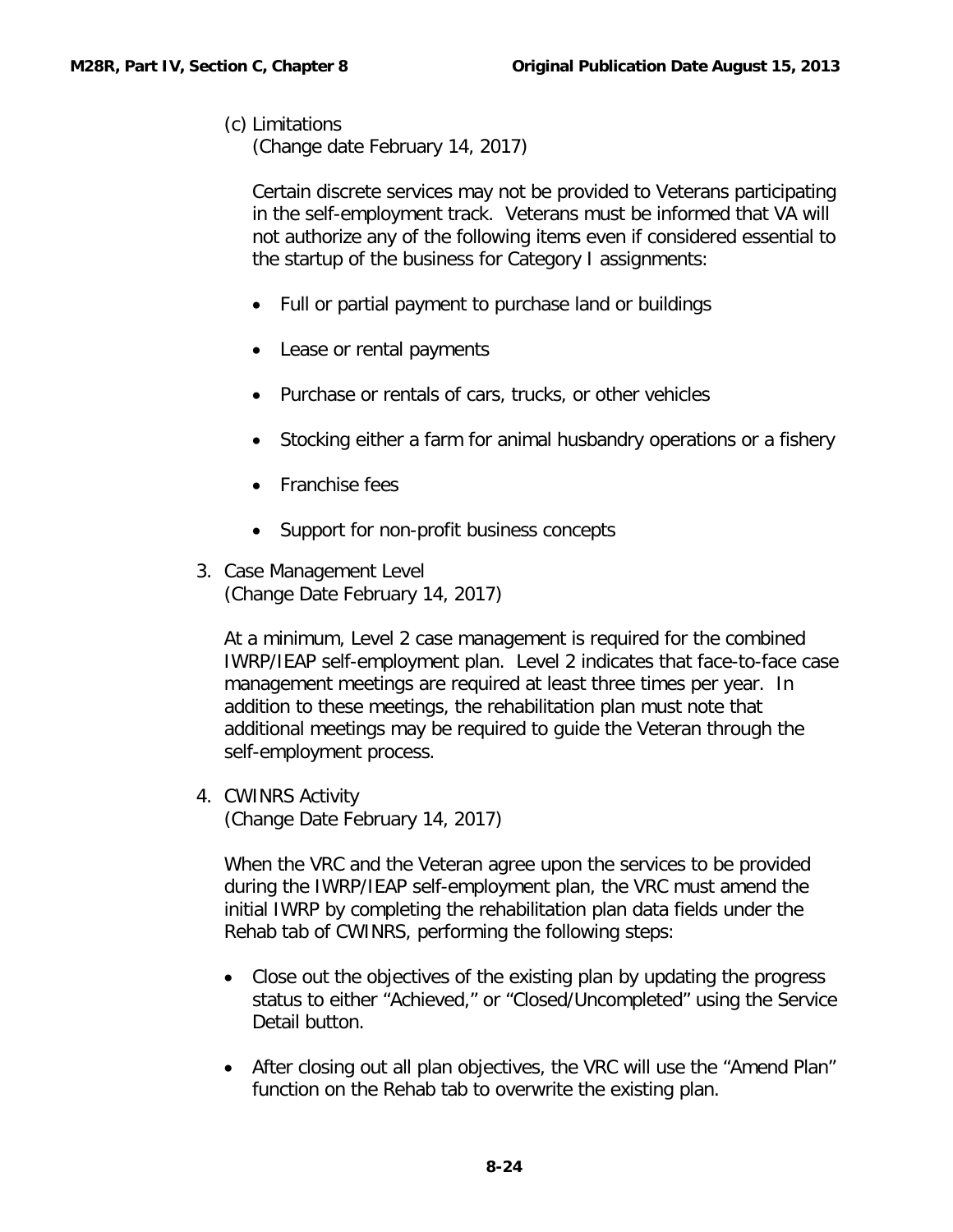- Select Self-Employment from the track selection drop-down options.
- Set Program Cost Limit from the drop-down option.
- Enter the annual review date.
- Enter the Plan Modified date.
- Choose "yes" under self-employment goal.
- Set case management level, referred to as Supervision Level in CWINRS, from the drop-down option (Level 2 or 3).
- Fnter the DOT code.
- Enter the program goal.
- Click OK to save the plan.
- Add individual objectives using functionality on the Rehabilitation Plan screen.
- Click the Service Detail button and select Service Type, Service Detail Type and Progress Status, and complete as appropriate. See M28R.IV.C.2 and Appendix F, Instructions for Adding and Updating Service Types, Service Details and Progress Status for detailed information on service types.
- Click OK to save.
- Click Print Plan to print VAF 28-8872, Rehabilitation Plan, and VAF 28- 8872a, Rehabilitation Plan Continuation Sheet and to generate VAF 28- 0957, Vocational Rehabilitation Guidelines and Debt Prevention; the VRC must select the appropriate radio button and click OK to print either the plan or the plan letter.
- Update CWINRS case status to self-employment after the VREO approves the plan. Current procedures established for case status movement during plan redevelopment must be followed. Refer to M28R.III.A.1 and Appendix M, Case Status Procedures Job Aid for additional information.

NOTE: When developing a combined IWRP/IEAP, the Add Plan function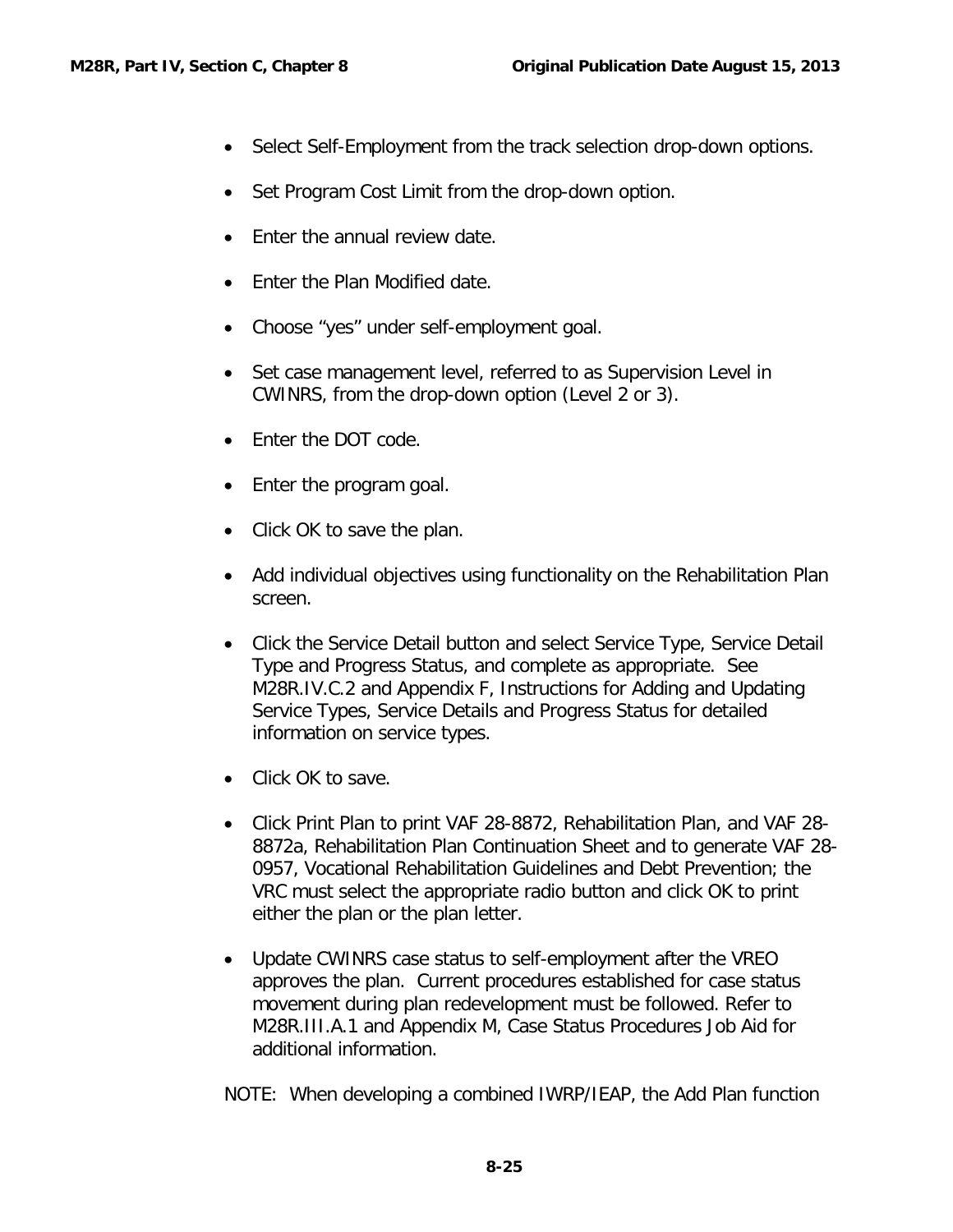on the Employment tab must be completed to ensure this information is captured in VR&E reporting tools. The basic IEAP information includes the type of plan, track selection, program cost limit, DOT code, supervision level, "yes" for self-employment, and the program goal. The intermediate objectives of the plan do not need to be re-entered under the Employment tab in CWINRS, as long as the employment-related objectives appear on the plan developed under the Rehabilitation tab. See M28R.VI.A.3 for further guidance on employment activities necessary for the Veteran to achieve his/her vocational goal.

5. Self-Employment Plan Concurrence (Change Date February 14, 2017)

Per 38 CFR 21.258, the VREO must approve all self-employment plans with an estimated or actual cost of up to \$25,000 for the total cost of the plan. The Director of VR&E Service must approve a self-employment plan with an estimated or actual cost of \$25,000 or more for the total cost of the plan. The VRC must submit the self-employment plan and VAF 28- 0794, Self-Employment Plan Approval Request, to the VREO for approval before obtaining the Veteran's signature or authorizing any service. In addition, the VRC must prepare a memorandum describing the program costs, as needed, based on approval levels for program costs that includes appropriate signature lines.

Once the self-employment plan receives the appropriate approvals, the Veteran and VRC must sign VAF 28-8872, Rehabilitation Plan. The VRC must provide a copy of the signed VAF 28-8872 to the Veteran and place the original form on the right side of the CER folder.

If the self-employment plan does not receive the appropriate approval, then the VRC must perform one of the following tasks:

- (a) Take the recommended corrective action(s) for approval of a revised self-employment plan.
- (b) Consider alternative rehabilitation options if revision does not result in approval.

If the self-employment plan does not receive the appropriate approval, and efforts by the VRC did not meet the Veteran's expectations or request for service, the Veteran can appeal the disagreement over the development of the plan per 38 U.S.C. 3107 and 38 CFR 21.98. In this situation, the Veteran must submit a written statement to the VRC requesting a review of the proposed plan and detail his/her objections to the terms and conditions of the proposed plan.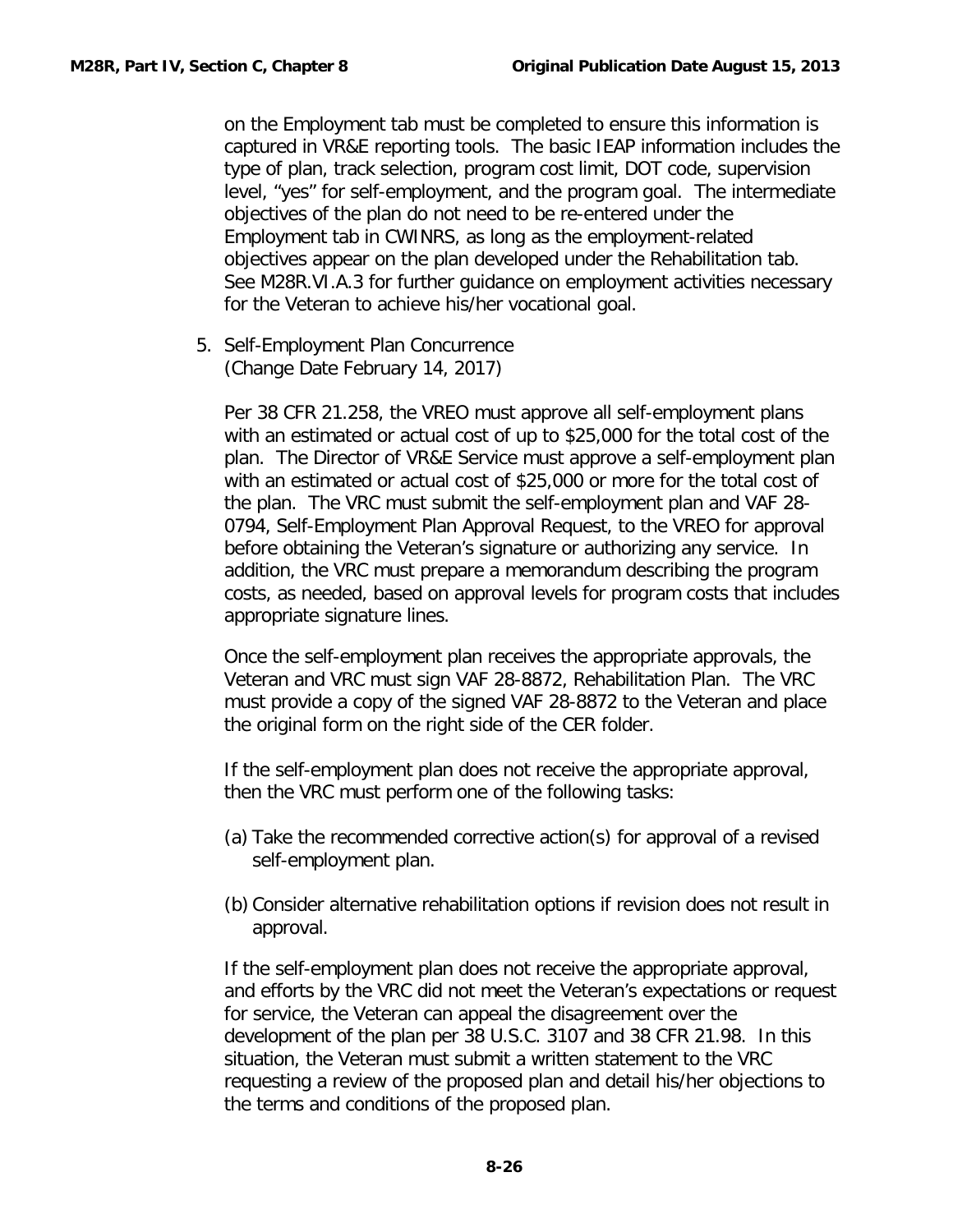6. Complete the Orientation Process (Change Date February 14, 2017)

When the self-employment plan receives the appropriate approval, the VRC must provide the Veteran an orientation to ensure that he/she understands the VRC's and his/her role in the plan and to answer any questions the Veteran may have regarding the rehabilitation process. The rehabilitation plan and VAF 28-0957, Vocational Rehabilitation Guidelines and Debt Prevention, must be used to provide the orientation. The orientation emphasizes the following:

- Expectations for conduct and cooperation.
- Requirement to report changes in dependency, contact information, performance and rate of participation immediately.
- Process for obtaining supplies, medical treatment and other services outlined in the plan.

Following orientation, the VRC and the Veteran must sign the rehabilitation plan and VAF 28-0957. Place the original on the right side of the CER folder, and provide the Veteran with a copy.

7. Document the Planning and Orientation Process (Change Date February 14, 2017)

The VRC must document the planning and orientation process and all decisions made during plan development. The following information must be included on either VAF 28-1902n or in a CWINRS note:

- Suitability of Selected Vocational Goal
- Type of Plan
- Planned Services
- Program Charges and Costs
- Level of Case Management
- Other Considerations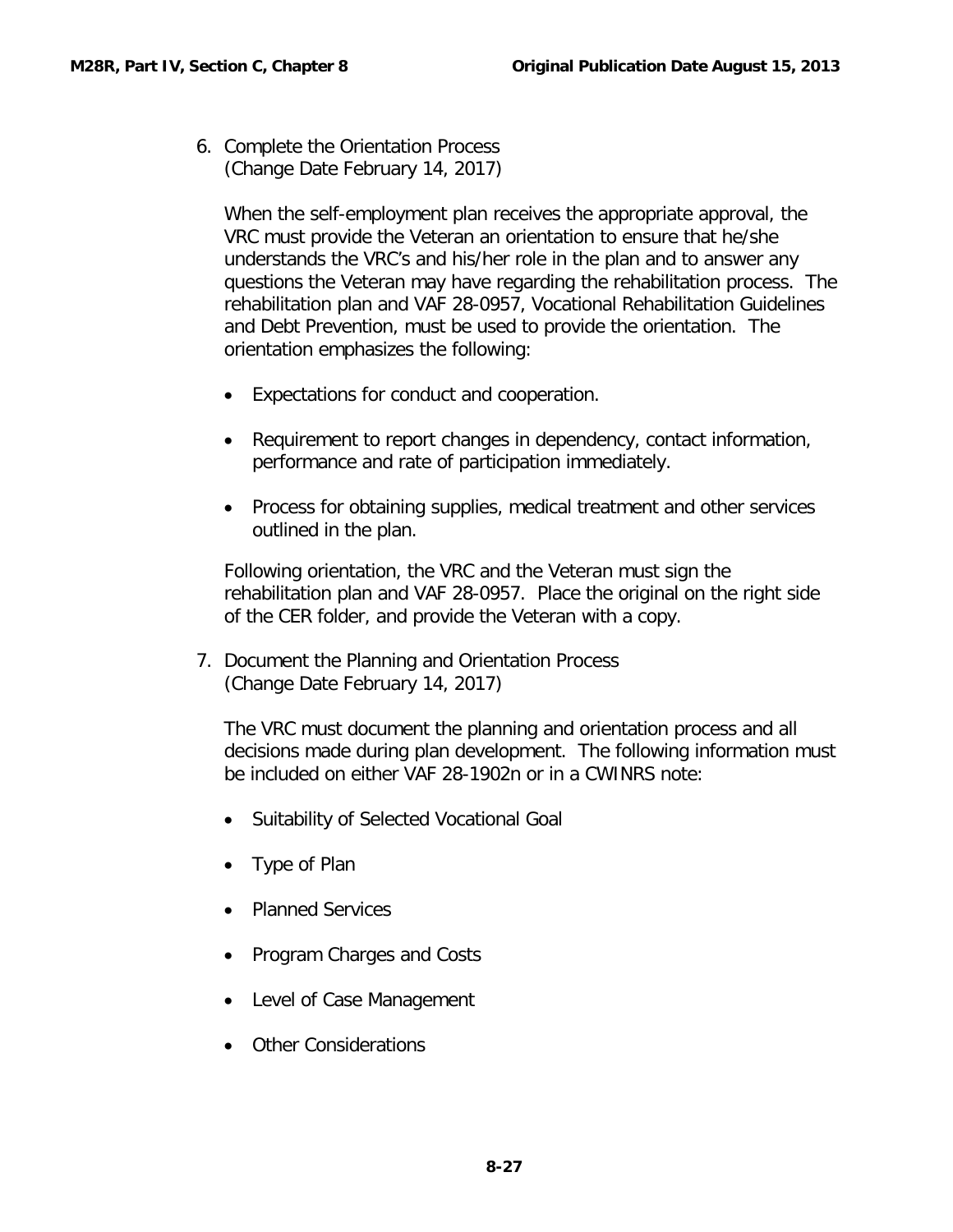8. Case Management (Change Date February 14, 2017)

Implementation and provision of services may begin after all approvals and signatures are obtained for the self-employment plan. During this time, the VRC provides case management services to ensure that the objectives and goal of the rehabilitation plan are being addressed and met based on case management level, which must be at least Level 2. Level 2 indicates that face-to-face case management meetings are required at least three times per year. Additionally, the VRC must discuss any concerns with the Veteran that may arise and take appropriate action(s) to address those concerns, ensuring that the Veteran has every opportunity to succeed.

(a) Job Ready Determination (Change date February 14, 2017)

The VRC must make a determination of the Veteran's job-readiness after all necessary services have been provided to successfully establish the business and there are no impediments to operating the business. Once the Veteran is declared job-ready, the VRC must change the case status to Job Ready. Refer to Appendix M, Case Status Procedures Job Aid, for more information on case status procedures.

NOTE: A self-employment plan cannot provide employment services only.

(b) Follow-up Activities

(Change date February 14, 2017)

The VRC must perform the follow-up activities during Job Ready status listed below:

- (1) The VRC must determine the Veteran's eligibility for Employment Adjustment Allowance (EAA) (refer to M28R.V.A.3) and process the payment as appropriate (refer to M28R.V.B.10). 38 CFR 21.268(c) states that EAA may be paid at the institutional rate of subsistence allowance for Veterans participating in a self-employment program.
- (2) Conduct follow-up contacts after the successful start of a business to ensure that the Veteran's business is operational and all needs are addressed and met. A minimum of 12 months of extended follow-up must be provided while the case is in Job Ready status for self-employment cases. The VRC must ensure that all provided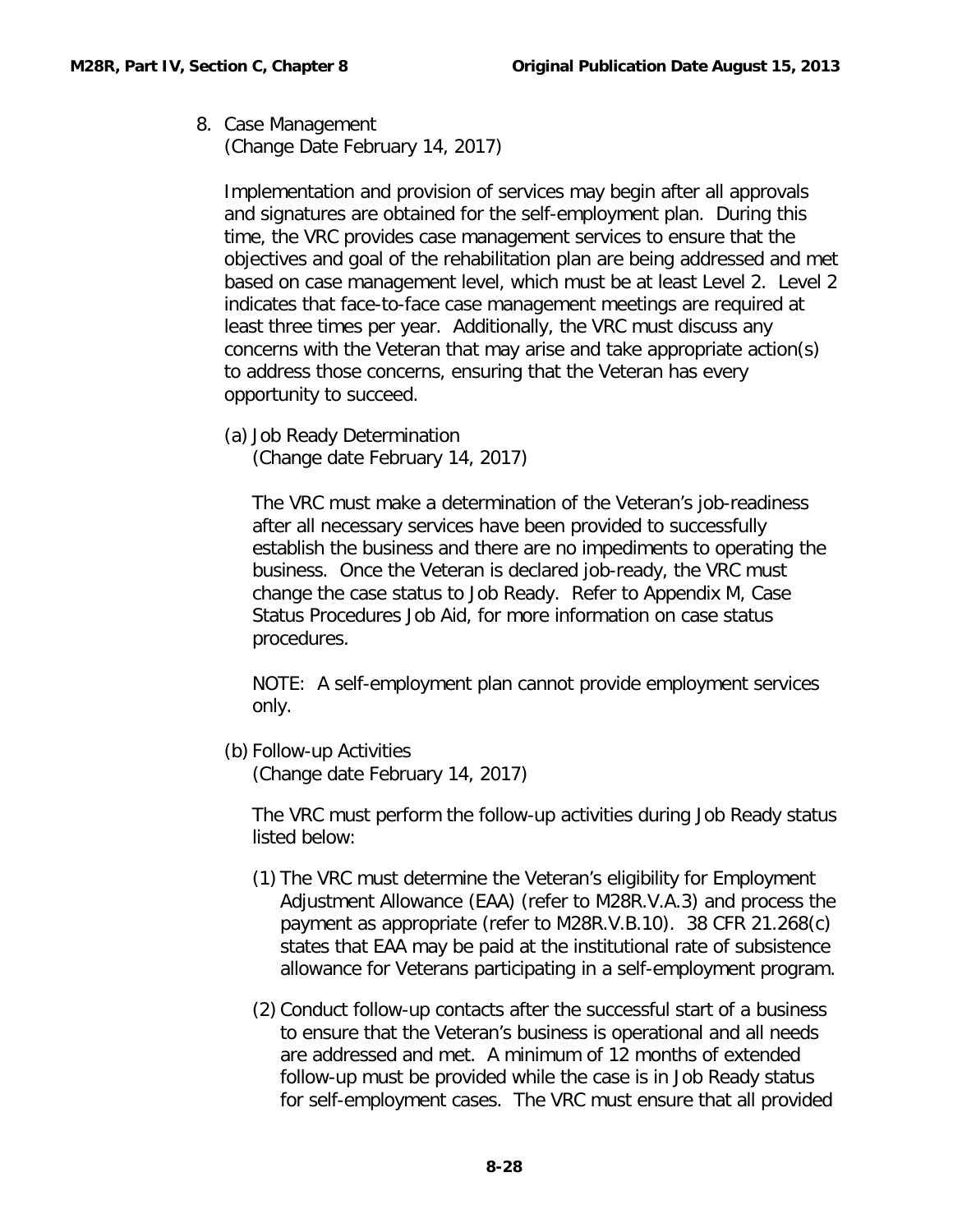services are sustainable without continued support from VR&E. Follow-up should include a review of financial statements, such as an income statement, profit and loss statement, or tax returns by the VRC or by someone (e.g., a business consultant or a member of the SEP) that can interpret and make judgement on the business progress. These records should be reviewed at least quarterly until case closure. Prior to case closure, a final site visit is required. If the business is virtual, the VRC must visit the business site on-line.

9. Evaluate and Amend the Plan (Change Date February 14, 2017)

If the Veteran is not progressing with the plan as expected, or it becomes clear that the goal of the plan need to be reassessed, the VRC must redevelop the rehabilitation plan. The plan must remain in its current status during the redevelopment period and must not be placed in Interrupted or Evaluation and Planning Status.

If the Veteran does not follow through with services or elects to discontinue participation, the VRC may move the case to Interrupted status utilizing Reason Code (RC) 16 and provide the Veteran with notification of the interruption and due process. While in Interrupted status, the VRC must continue to provide counseling services to assist the Veteran in determining appropriate next steps.

<span id="page-30-0"></span>h. Retroactive Induction (Change Date February 14, 2017)

Retroactive induction may be considered if the Veteran incurred costs for training, or other rehabilitation services related to training (i.e., required program costs), when it is determined that the training and/or services were reasonably needed to achieve the goals of the rehabilitation plan in accordance with 38 CFR 21.282(c). Retroactive induction for any prior training cannot be approved until each of the following conditions is met:

- A vocational goal is identified.
- An IWRP with a DOT code other than 999 is developed.
- The prior training advances the selected vocational goal.

Once approval has been obtained, reimbursement procedures outlined in M28R.IV.C.2 should be followed to reimburse the Veteran for costs incurred for training and/or other rehabilitation services related to training.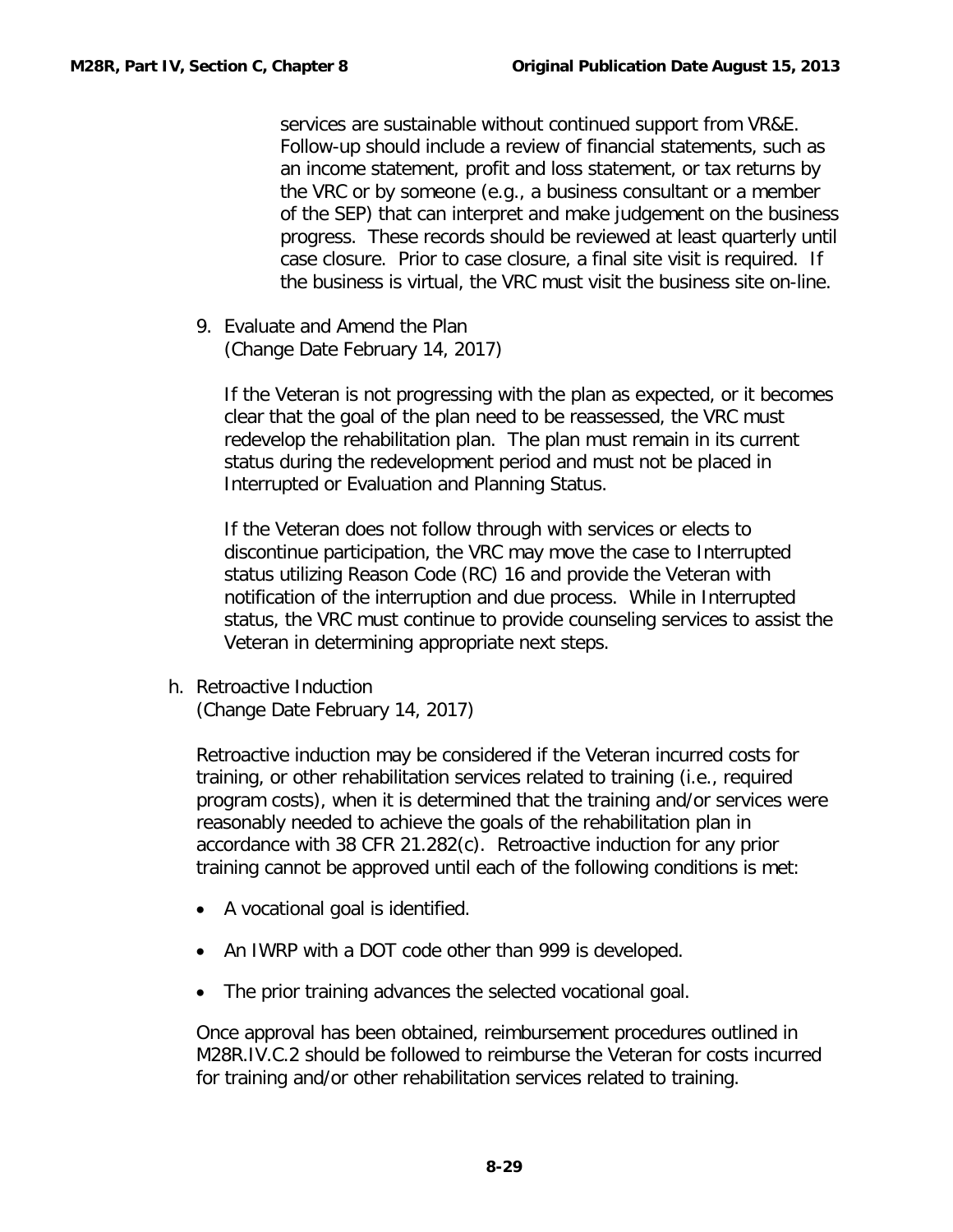NOTE: For more information on the self-employment process, refer to Appendix Y, Existing Business and Self-Employment Overview and Appendix BF, Self-Employment Process Flow Chart.

- <span id="page-31-1"></span><span id="page-31-0"></span>8.07 Existing Business Process
	- a. Determining the Existence of a Business (Change Date February 14, 2017)

When a Veteran expresses an interest in self-employment before the entitlement determination or informs the VRC that he/she started a business independent of VR&E after the entitlement determination, the VRC must determine if the Veteran owns an existing business by doing the following:

- Determine if the Veteran has been self-employed for one year or more and, if so,
- Determine if the business is operational and economically viable as evidenced by tax returns or financial statements to verify generated income.

If both of the above apply, then the VRC has completed the verification process showing that the business exists and a job analysis must be conducted to determine if accommodations are needed to enable the Veteran to perform essential job functions (refer to M28R.VI.A.4 for more information on job analysis). The job analysis must be conducted on-site.

If both do not apply, then the business is not considered to be an existing business and the rehabilitation process must proceed as if a business does not exist.

NOTE: In general, the VRC may accept the Veteran's statement whether or not he/she has been self-employed for a year or more. The only time VA will not accept a Veteran's statement concerning being self-employed for a year or more is when the Veteran's statement raises a question of validity, the statement conflicts with other evidence in the record, or there is a reasonable indication of fraud or misrepresentation. In these instances, VR&E staff should request wage data according to local policy to verify if the Veteran owns an existing business.

<span id="page-31-2"></span>b. Scenarios

(Change Date February 14, 2017)

The following sections explain the different scenarios for the pre-entitlement or post-entitlement determinations needed when the VRC determines that the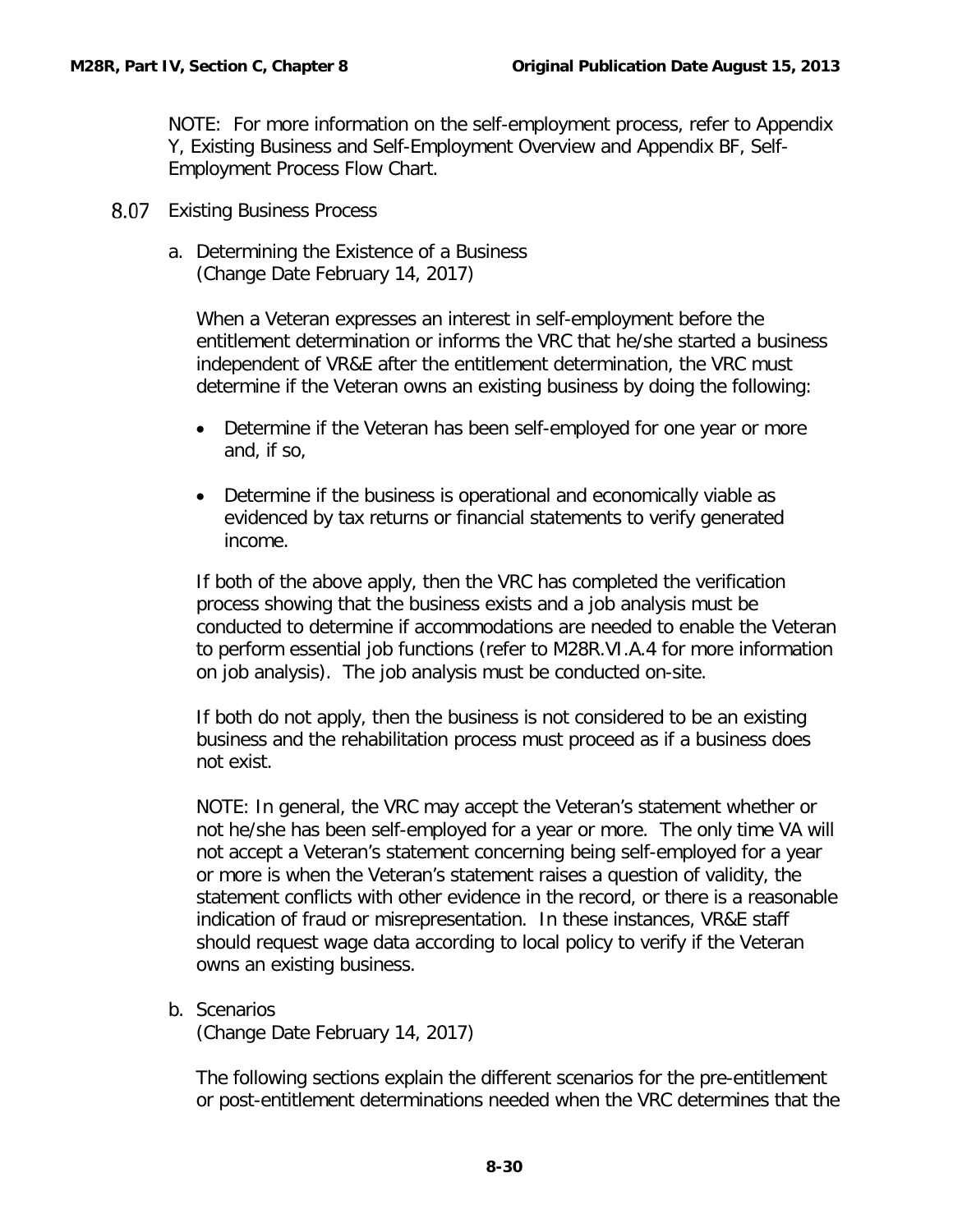Veteran owns an existing business:

1. Scenario 1 - Pre-Entitlement Determination (Change Date February 14, 2017)

During the initial evaluation, if it is determined that the Veteran owns an existing business, the VRC must conduct a job analysis to determine if accommodations are needed to enable the Veteran to perform essential job functions prior to making the entitlement determination. Refer to M28R.VI.A.4 for more information on job analysis. The job analysis must be conducted on-site and will help the VRC to determine if the business is suitable.

(a) Business is Suitable

(Change Date February 14, 2017)

After the job analysis, if it determined that the business is suitable and accommodations are not needed to enable the Veteran to perform essential job functions, the VRC must pursue discontinuance since the Veteran has overcome the effects of the identified impairment to employment and would not be entitled for services.

(b) Business is Not Suitable (Change Date February 14, 2017)

If the business is not suitable and accommodations are needed to enable the Veteran to perform essential job functions, the VRC must determine entitlement and whether or not it is currently reasonably feasible for the Veteran to achieve a vocational goal. If the entitlement determination is positive, vocational exploration must be conducted to ensure that the Veteran selects a suitable vocational goal that is consistent with his/her interests, aptitudes and abilities, and does not aggravate his/her disability(ies).

After selection of a suitable vocational goal, if it is determined that it is appropriate for the Veteran to continue pursuit of the existing business, services may be provided under a direct IEAP to enable the Veteran to perform essential job functions. The case will not be considered as a self-employment case for the purposes of vocational rehabilitation, and services must only include accommodations as defined in section 8.03 of this chapter and those needed to overcome disability related barriers (i.e., referral to a VA Medical Center for therapy and other medical treatment options). A business plan or category assignment is not required for these cases. Prior to case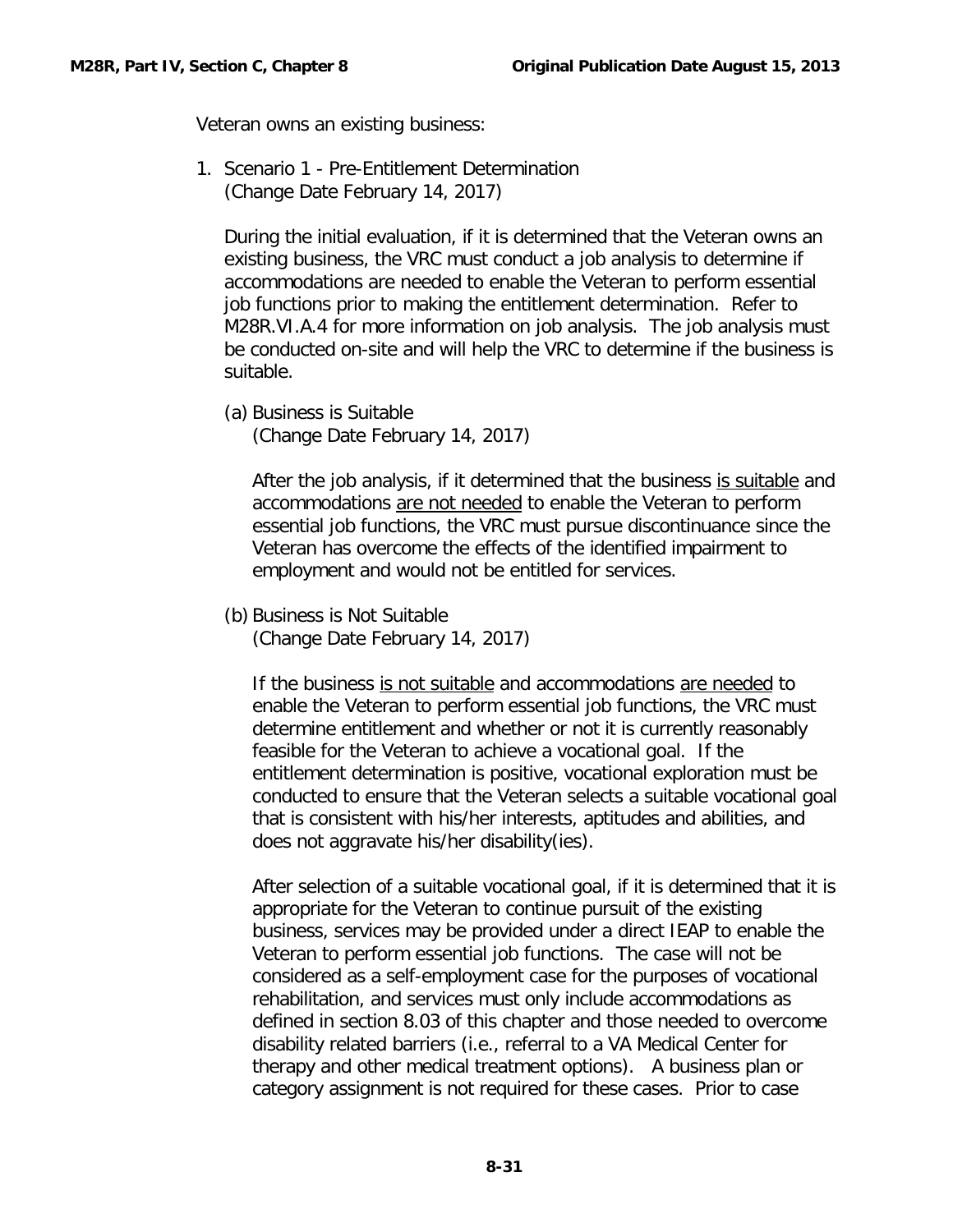closure, the Veteran must receive follow-up services for a minimum of 60 calendar days and a final site visit is required. If the business is virtual, the VRC must visit the site on-line.

NOTE: The only time the VRC can develop an IEAP without first providing services in an IWRP is when either of the following applies:

- The Veteran qualifies for employment assistance to provide accommodations to overcome disability-related barriers of an existing business, or
- The Veteran is a prior vocational rehabilitation program participant who qualifies for a program of solely employment assistance, as outlined in 38 U.S.C. 3117. See section 8.11 of this chapter for further information on the provisions of 38 U.S.C. 3117.
- 2. Scenario 2 Post-Entitlement Determination (Change Date February 14, 2017)

If the VRC determines that the Veteran owns or has started an existing business post-entitlement and the Veteran is requesting assistance with the business, the VRC must determine if the business is suitable by conducting a job analysis to determine if accommodations are needed to enable the Veteran to perform essential job functions.

(a) The Business is Suitable and the Veteran Does Not Need Accommodations (Change Date February 14, 2017)

If the Veteran has been determined entitled and the VRC discovers and verifies that the Veteran has an existing business that is suitable and accommodations are not needed to enable the Veteran to perform essential job functions, the VRC may pursue discontinuance if Veteran is determined suitably employed with the existing business. Refer to section 8.09 of this chapter for guidance on case closure activities.

If a rehabilitation plan has already been written for the Veteran, he/she may continue to receive services outlined in his/her current plan to achieve suitable employment.

(b) The Business is Not Suitable and the Veteran Needs Accommodations (Change Date February 14, 2017)

If the existing business is not suitable because accommodations are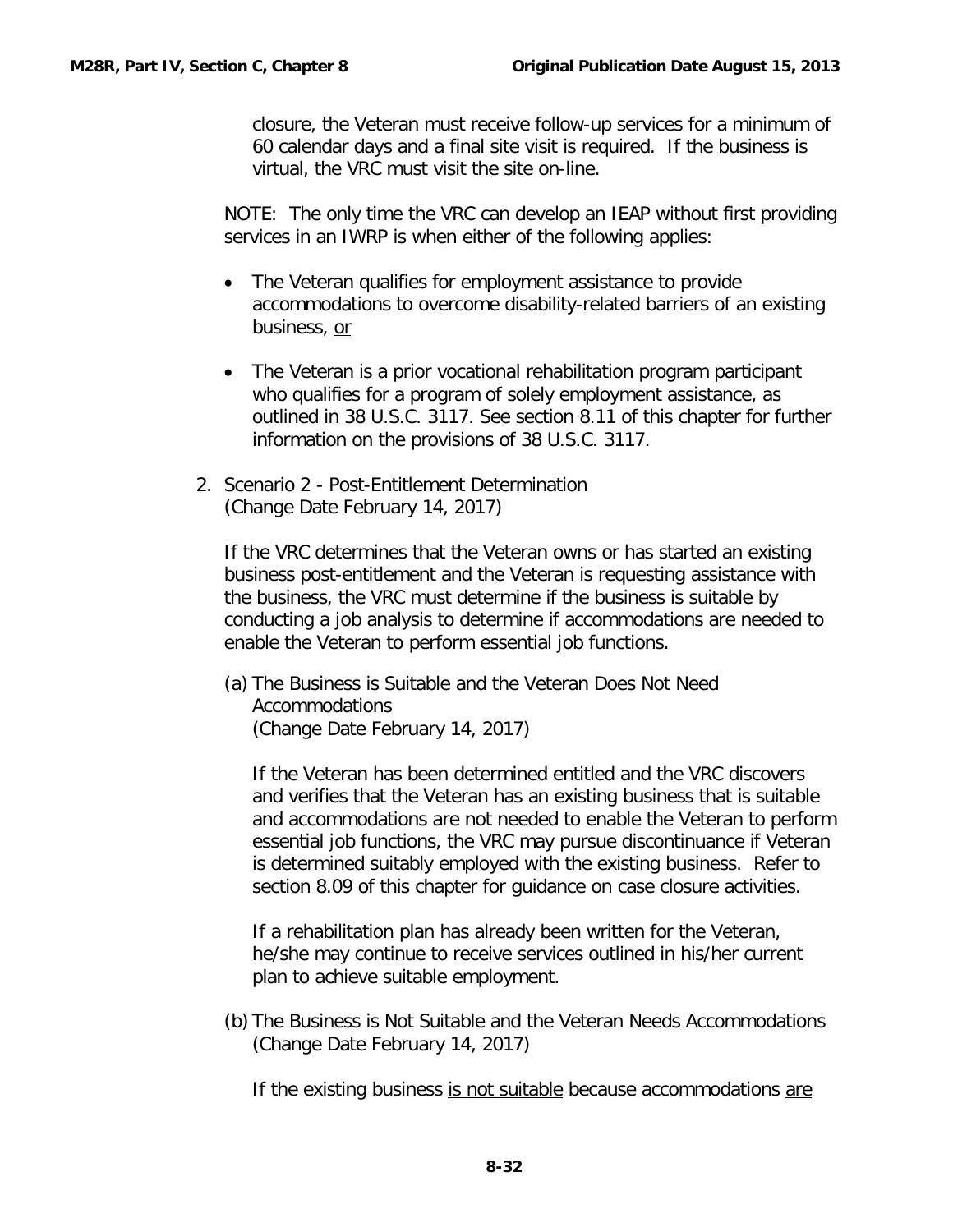needed to enable the Veteran to perform essential job functions, services may be provided under an IEAP to help the Veteran maintain the business. Services must only include accommodations as defined in section 8.03 of this chapter and those needed to overcome disability related barriers (i.e., referral to a VA Medical Center for therapy and other medical treatment options). The case will not be considered to be a self-employment case for the purposes of vocational rehabilitation and a business plan or category assignment is not required. Prior to case closure, the Veteran must receive follow-up services for a minimum of 60 calendar days and a final site visit is required. If the business is virtual, the VRC must visit the site on-line.

3. Alternate Scenario (Change Date February 14, 2017)

If the Veteran owns an existing business and the VRC determines that intensive accommodations that could potentially change the business structure are needed to make the business suitable, e.g., hiring employees to perform essential job functions, the VRC must assess the Veteran's rehabilitation needs to determine the next steps. If selfemployment is determined to be appropriate for the Veteran after further vocational exploration and the Preliminary Evaluation Checklist have been conducted, then the self-employment process outlined in section 8.06 of this chapter must be followed. Since intensive accommodations that would change the business structure are needed, a new business plan would be required and the Veteran may be assigned to Category I after an extended evaluation, as appropriate. It is also possible that the Veteran may pursue alternative rehabilitation options if self-employment is not determined to be appropriate.

NOTE: All determinations related to the existing business process must be clearly documented using VAF 28-1902b, VAF 28-1902n or in CWINRS Notes, as appropriate.

<span id="page-34-0"></span>c. Individualized Employment Assistance Plan (IEAP) Development (Change Date February 14, 2017)

The IEAP may be completed after determination of a suitable vocational goal to provide services to a Veteran who owns an existing business. The IEAP guides a Veteran who owns an existing business through a program of employment services designed to maintain suitable employment.

A VRC must prepare the IEAP on VAF 28-8872, Rehabilitation Plan. By signing this plan, the case manager and the Veteran mutually agree to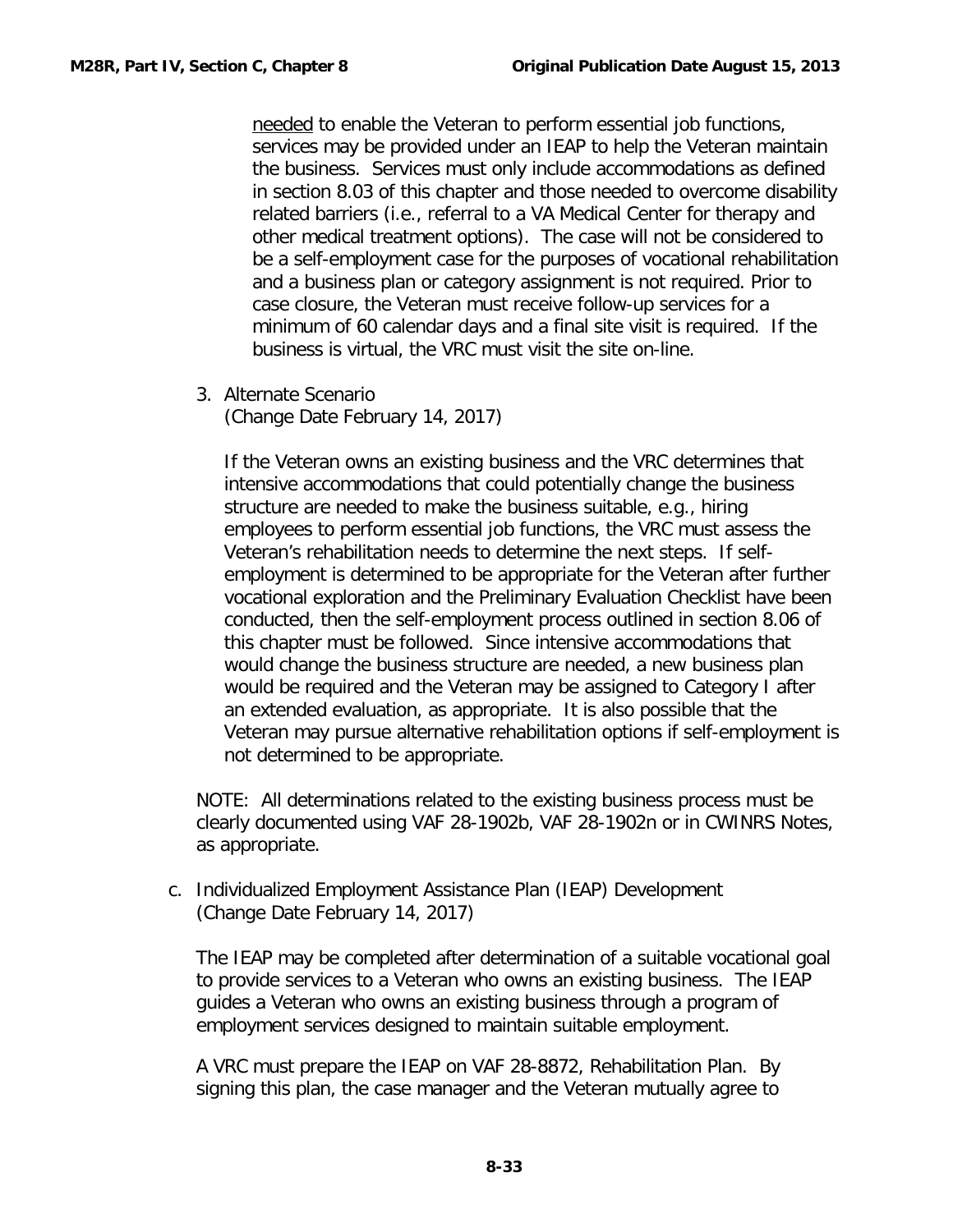complete specific activities intended to result in the Veteran maintaining suitable employment. Services must only include accommodations as defined in section 8.03 of this chapter.

Refer to M28R.VI.A.3 for further guidance on IEAP development. Refer to Appendix M, Case Status Procedures Job Aid for more information on case status procedures.

<span id="page-35-0"></span>d. Case Management Level (Change Date February 14, 2017)

Level 3 case management is required for those participating in an IEAP. Level 3 indicates that face-to-face case management visits are required once per month; however, Veterans participating in an IEAP may be granted an exception. If no special needs or barriers are identified, monthly contacts in place of face-to-face visits may be conducted. Telephone and email contacts that demonstrate active assistance in accordance with the Veteran's needs are allowed; however, a final face-to-face site visit is required prior to closing the case for rehabilitation.

<span id="page-35-1"></span>e. Case Management

(Change Date February 14, 2017)

Implementation and provision of accommodations may begin once signatures are obtained on VAF 28-8872, Rehabilitation from the Veteran and VRC. VREO or Director of VR&E Service approval is not required unless the annual cost of the plan is over \$25,000 (refer to M28R.V.B.1 for more information on cost approval/concurrence levels). The case status must be updated from Evaluation and Planning status to Job Ready status. Refer to Appendix M, Case Status Procedures Job Aid, for more information on case status procedures.

NOTE: A Veteran participating in a plan consisting solely of employment services is not eligible to receive EAA payments, since his/her case would not progress through RTE status.

The VRC must perform the following case management tasks during this status:

- 1. Conduct case management visits or contacts at least monthly to monitor the Veteran's progress and satisfactory conduct and participation.
- 2. Conduct follow-up contacts for a minimum of 60 calendar days after the provision of accommodations to ensure successful adjustment to the vocational goal.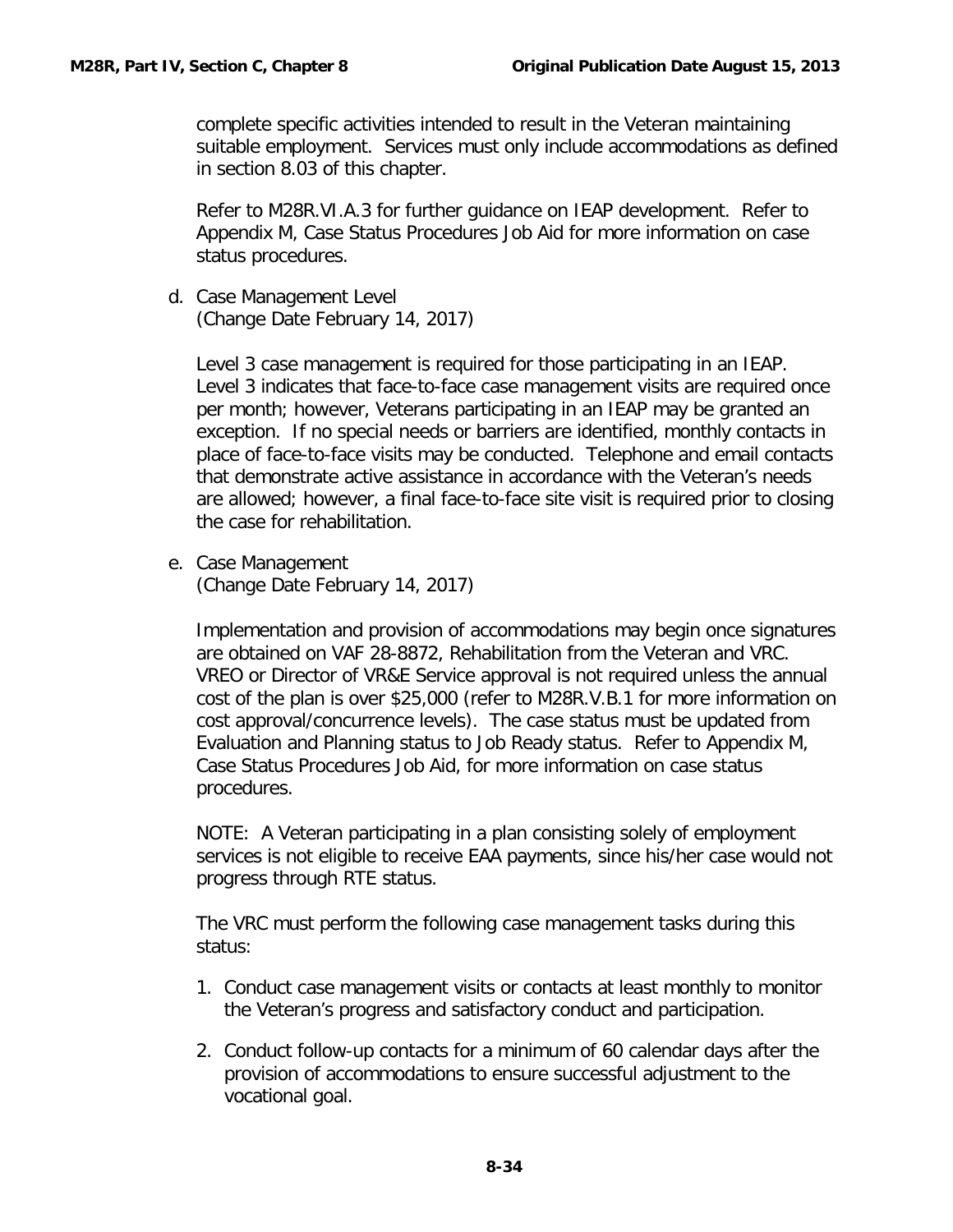NOTE: For more information refer to Appendix Y, Existing Business and Self-Employment Overview and Appendix BH, Existing Business Process Flow Chart.

<span id="page-36-0"></span>f. Retroactive Induction (Change Date February 14, 2017)

The following procedures outline the use of retroactive induction for a Veteran with an existing business who has been found entitled under Chapter 31:

- Approval for the retroactive induction should be obtained in the same manner as the self-employment plan.
- The VRC must submit a written narrative using VAF 28-1902n requesting the retroactive induction to the VREO.
- The written narrative must explain how the training and/or other rehabilitation services related to training were reasonably needed to achieve the goals of the rehabilitation plan and should be attached to VAF 28-0794, Self-Employment Plan Approval Request.
- Required signature levels must be obtained depending on cost of the plan.

Once approval has been obtained, reimbursement procedures outlined in M28R.IV.C.2 should be followed to reimburse the Veteran for costs incurred for training and/or other rehabilitation services related to training.

<span id="page-36-1"></span>8.08 Veteran Requests Assistance to Start a Business During or After Development of IWRP

(Change Date February 14, 2017)

In some situations, a Veteran will complete the objectives of an IWRP leading to a traditional employment goal and subsequently request VR&E assistance with self-employment. If it is determined that the Veteran does not own an existing business, the Veteran must be given the Self-Employment Fact Sheet and the Preliminary Evaluation Self-Employment Checklist (refer to Appendix G) must be conducted by following guidance in section 8.05 of this chapter prior to beginning the self-employment process. If self-employment is appropriate, then the VRC will proceed to the self-employment process outlined in section 8.06 of this chapter. If self-employment is not appropriate, then the VRC may consider alternative rehabilitation services, such as employment services, or further services to assist the Veteran in becoming ready for self-employment.

- <span id="page-36-3"></span><span id="page-36-2"></span>8.09 Outcomes
	- a. Rehabilitated Self-Employment (Change date March 31, 2014)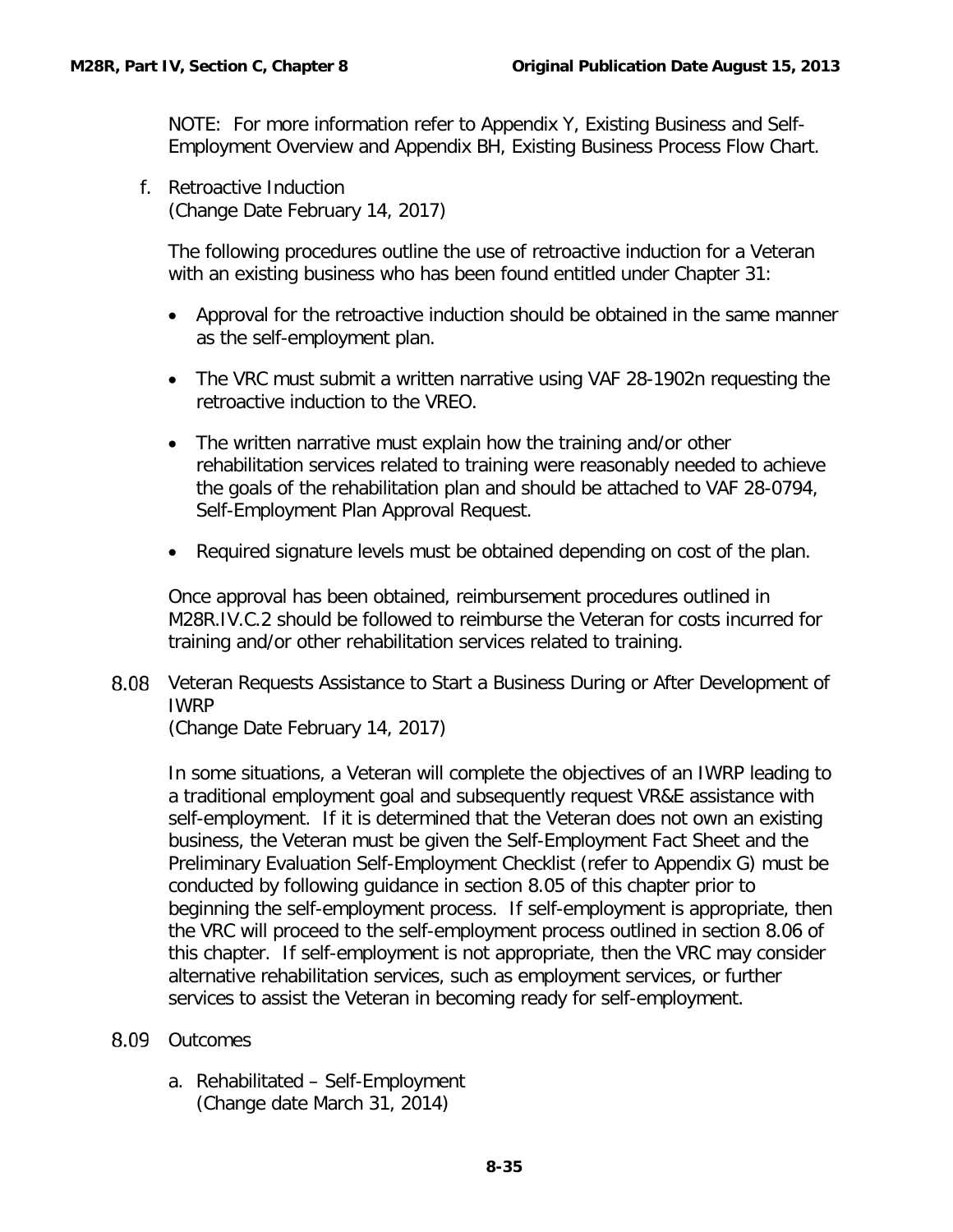The intent of the VR&E program is to enable Veterans, to the maximum extent possible, to become employable and to obtain and maintain suitable employment to ensure the Veteran is rehabilitated.

1. When VR&E Provided Services Toward Business Development (Change Date February 14, 2017)

When VR&E provides services for the development of the business, the VRC may declare that the Veteran has been rehabilitated after 12 months of follow-up if all of the following applies:

- The Veteran has maintained suitable and successful self-employment and the business is operational, as defined in section 8.03 of this chapter.
- The Veteran is successfully adjusted to the vocational goal, as defined in section 8.03 of this chapter.
- All services have been provided.
- A final site visit has been conducted to ensure that all provided services are sustainable without continued support from VR&E. If the business is virtual, the VRC must visit the business site on-line.

NOTE: The business does not need to show a profit to close the case as rehabilitated; however, financial statements should indicate that the business is generating sufficient income to cover required business expenses.

2. When VR&E Did Not Provide Services Toward Business Development (Change Date February 14, 2017)

In some situations, a Veteran will complete the objectives of an IWRP leading to a traditional employment goal and then decide to pursue selfemployment without requesting VR&E assistance. If the business is not considered to be an existing business, the VRC must follow the Veteran for 12 months after declaring the Veteran job ready to ensure that the business is operational and that the Veteran has successfully adjusted to the vocational goal. The extended follow-up services will ensure stability of the Veteran's employment. The business does not need to show a profit to close the case as rehabilitated; however, financial statements should indicate that the business is generating enough income to cover required business expenses. The VRC must also ensure that all needs are addressed and met.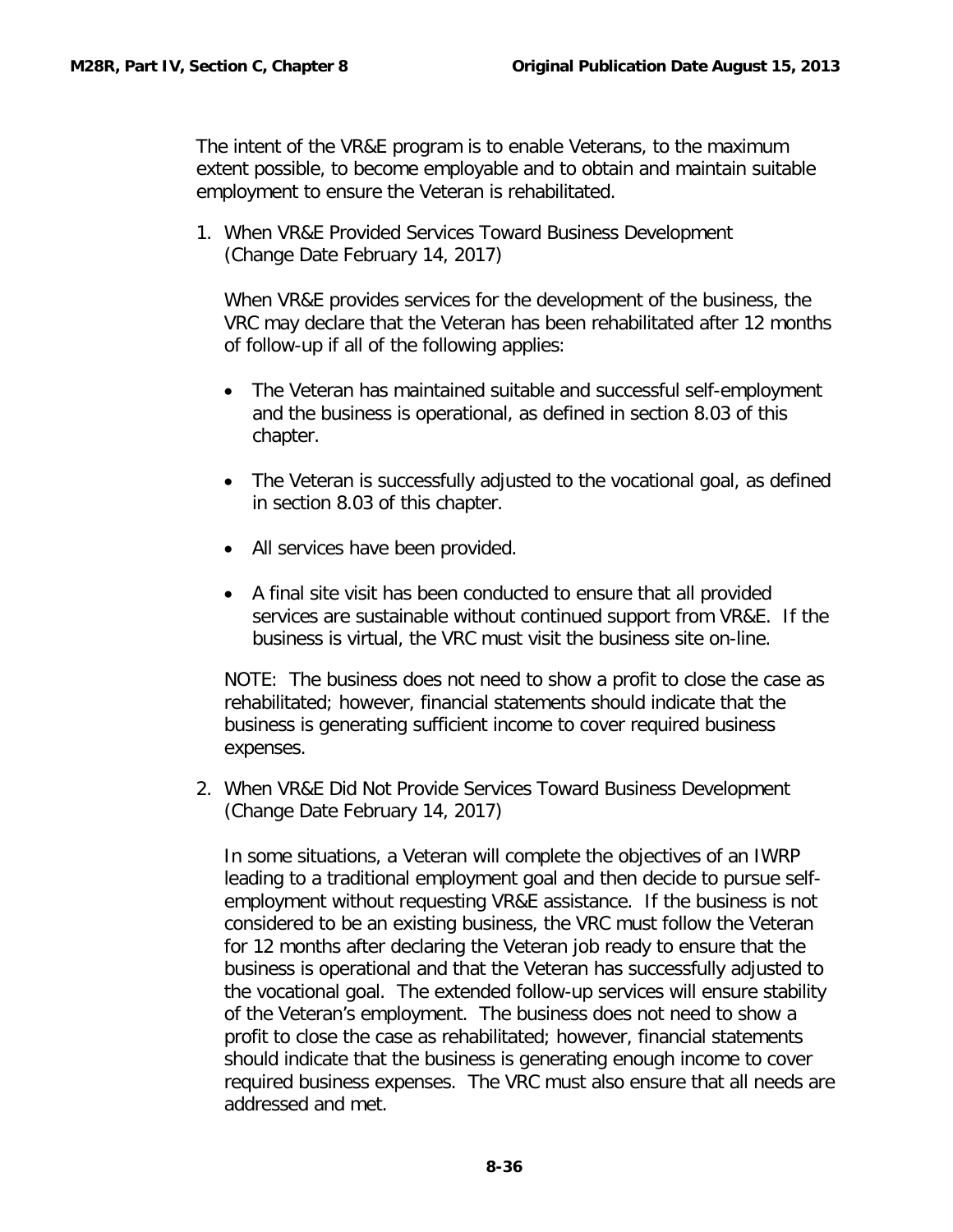To make a determination of rehabilitation in this instance, the VRC must document the following clearly:

- How VR&E services contributed to the Veteran obtaining and maintaining employment.
- Suitability of the current occupation, meaning the occupation is consistent with the Veteran's interests, aptitudes and abilities.
- The Veteran has maintained successful self-employment, defined as the business being operational, the Veteran is successfully adjusted to his/her vocational goal, and all services have been provided, for at least 12 months.

A final site visit is not required since VR&E did not provide services toward business development. Following approval from the VREO, the case may be moved to Rehabilitated status using reason code 22A or 22B, as appropriate.

3. VAF 28-0962, Checklist for Proposed Self-Employment Rehabilitation (Change date March 31, 2014)

Prior to rehabilitation of a self-employment case, the VRC must submit VAF 28-0962, along with the Veteran's CER folder, to the VREO or designee for review and concurrence. This form documents that the following items have been completed prior to submitting to the VREO or designee for concurrence:

- Veteran's file was moved into Job Ready Status in CWINRS.
- Placement information, etc., have been updated CWINRS.
- All financial transactions in the CER folder are entered in the CWINRS Financial tab.
- Veteran has maintained self-employment for at least 12 months.
- After successful start of the business, monthly follow-up contacts were conducted for a minimum of 12 months.
- The frequency of case management appointments were adequately conducted based on applicable policy and guidelines.
- A rehabilitation closure statement, written in accordance with manual guidelines, is filed in the center section of the CER folder.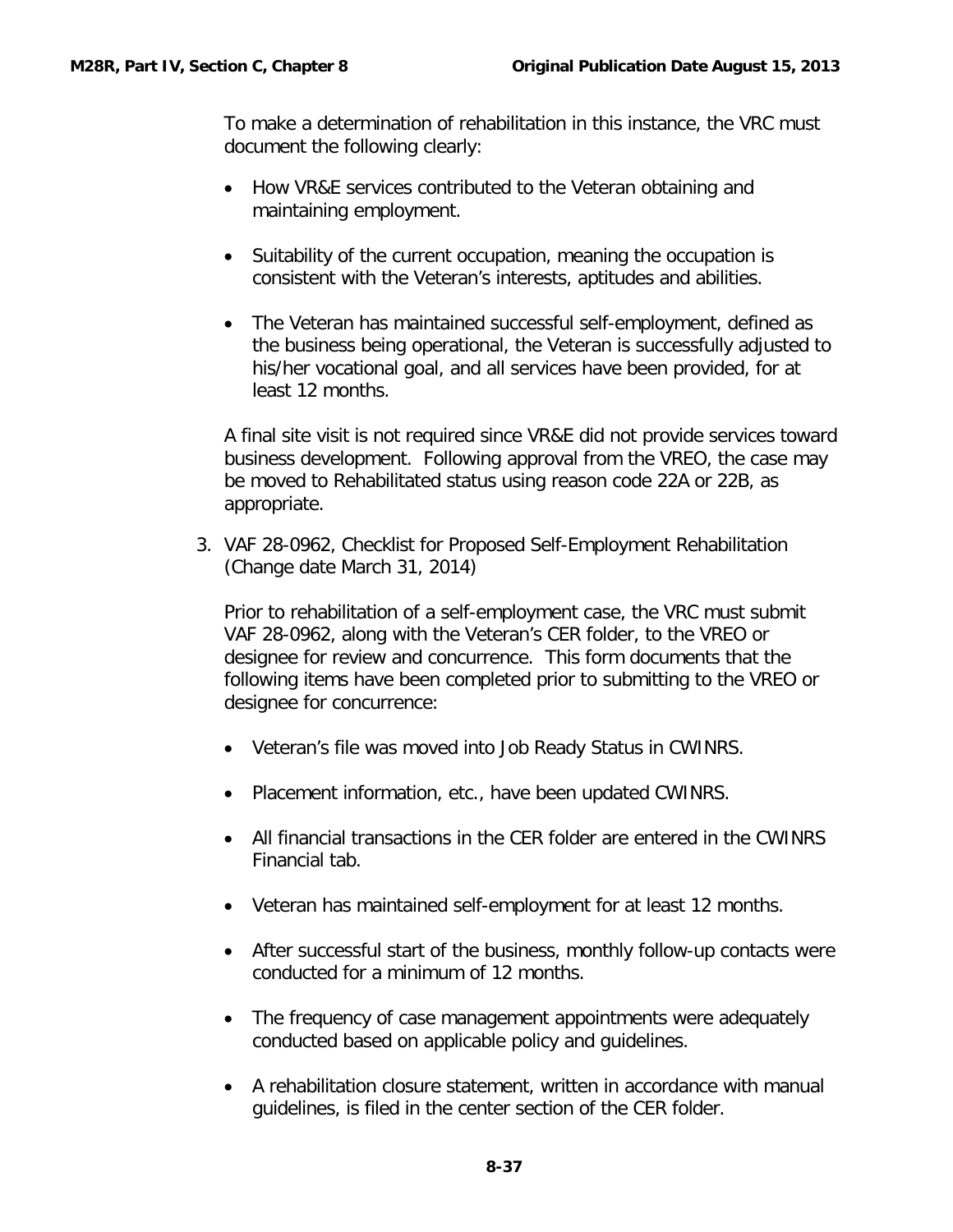- The Rehabilitated letter has been drafted with due process/appeal rights.
- All award actions have been properly processed.
- VA Form 28-0794, Self-Employment Plan Approval Request, contains appropriate signatures and is filed in the CER folder, as appropriate.

It is the VRC's responsibility to ensure that the items needed for rehabilitation are documented appropriately in accordance with procedures outlined in M28R.V.A.7. If the VREO or designee does not concur with the proposed rehabilitation, he/she must explain the reasoning behind the decision in a CWINRS note. The VRC must either take the recommended corrective action or consider appropriate alternative options.

<span id="page-39-0"></span>b. Rehabilitated - Existing Business (Change Date February 14, 2017)

When VR&E provides accommodations to help a Veteran perform essential job functions in order to maintain an existing business, the VRC should monitor and move toward rehabilitation after 60 calendar days when all of the following have occurred:

- The planned services are completed.
- The Veteran has successfully adjusted to the vocational goal.
- A final site visit has been conducted to ensure that all provided services are sustainable without continued support from VR&E. If the business is virtual, the VRC must visit the site on-line.

It is the VRC's responsibility to ensure that procedures related to case closures outlined in M28R.V.A.7 are followed.

<span id="page-39-1"></span>c. Discontinued

(Change Date March 31, 2014)

If the Veteran decides not to pursue services or does not respond to attempts by the VRC to participate in the rehabilitation plan, discontinuance of the case may be necessary. The VRC must complete VAF 28-0853, Checklist for Proposed Discontinuance and submits this form, along with the Veteran's CER folder, to the VREO or designee for review and concurrence.

For specific guidelines for discontinuance case closures, follow procedures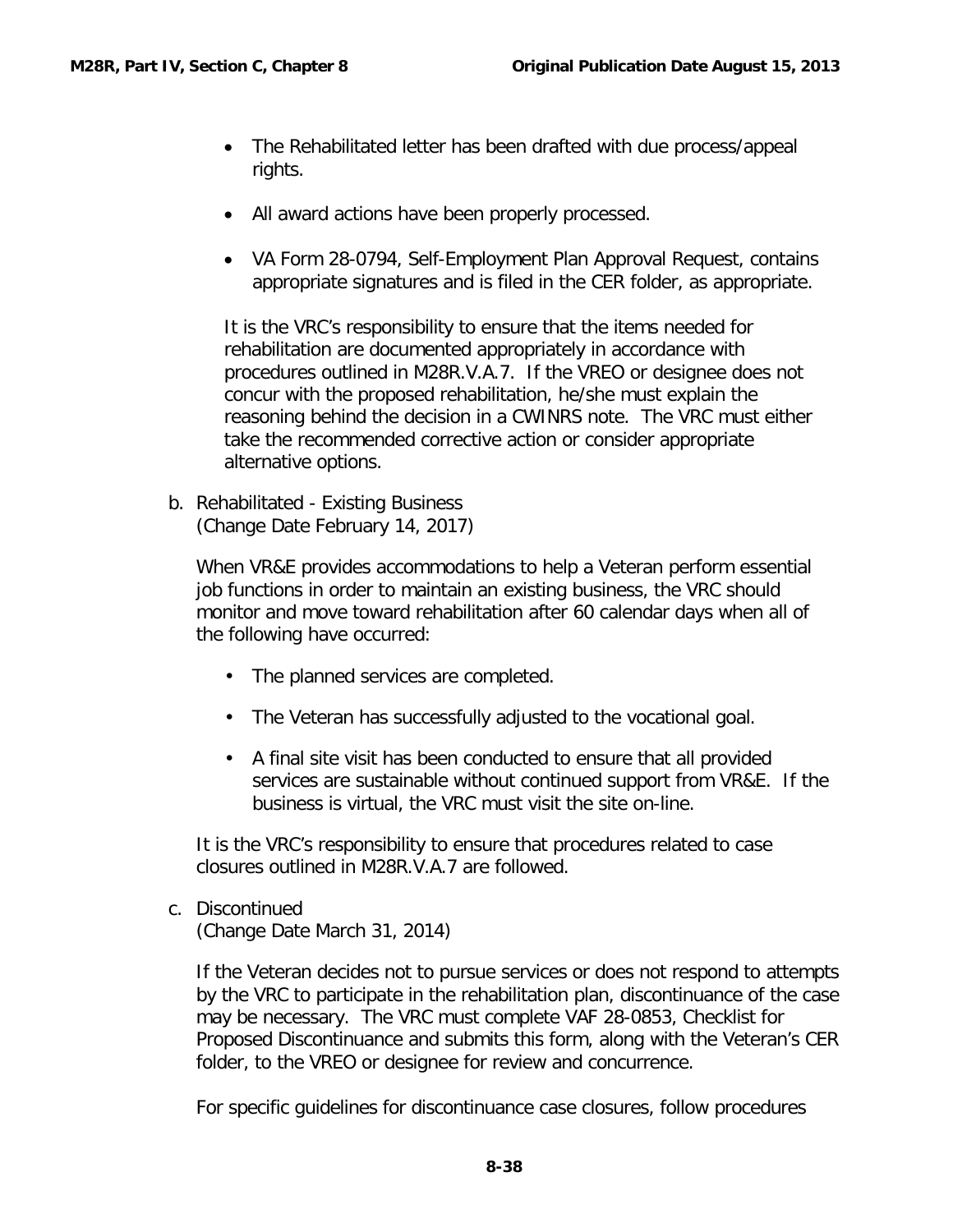outlined in M28R.V.A.7. If the VREO or designee does not concur with the proposed discontinuance, he/she must explain the reason for the decision in a CWINRS note. Then the VRC must either take the recommended corrective action or consider alternate options.

<span id="page-40-0"></span>d. Closing a Case Using Maximum Rehabilitation Gain (MRG) (Change Date February 14, 2017)

It may be appropriate to close a case using MRG when a Veteran chooses to pursue self-employment or continue operating an existing business without VR&E support. MRG may be used when services contributed to a Veteran obtaining or maintaining employment that does not meet the criteria for rehabilitation. An MRG closure provides a representation of the positive impact of the rehabilitation services provided to a Veteran who is unable or unwilling to complete planned services but has achieved a fully successful outcome as defined by VA regulations.

For specific guidelines for closing a case using an MRG, follow procedures outlined in M28R.V.A.7. If the VREO or designee does not concur with the proposed closure using MRG, he/she must explain the reason for the decision in a CWINRS note. The VRC must either take the recommended corrective action or consider appropriate alternative options.

<span id="page-40-1"></span>8.10 Limited and Specifically Defined Self-Employment Assistance - 38 U.S.C. 3117 (Change Date February 14, 2017)

Limited and specifically defined self-employment assistance offered under 38 U.S.C. 3117 is provided only for Veterans who have previously been in a vocational rehabilitation program either under Chapter 31 or in a State Vocational Rehabilitation program and who would not currently qualify for services under Chapter 31. Veterans who do meet entitlement criteria for Chapter 31 services may receive self-employment assistance by following the guidance outlined below.

<span id="page-40-2"></span>a. Chapter 31 (Change Date February 14, 2017)

Veterans who are employable and previously completed a vocational rehabilitation program for self-employment in a small business enterprise under Chapter 31 can receive the following specifically defined selfemployment assistance in accordance with 38 U.S.C. 3117:

• Employment services that are limited to the facilitation of services required to secure an SBA-backed loan to buy equipment necessary to establish a business, and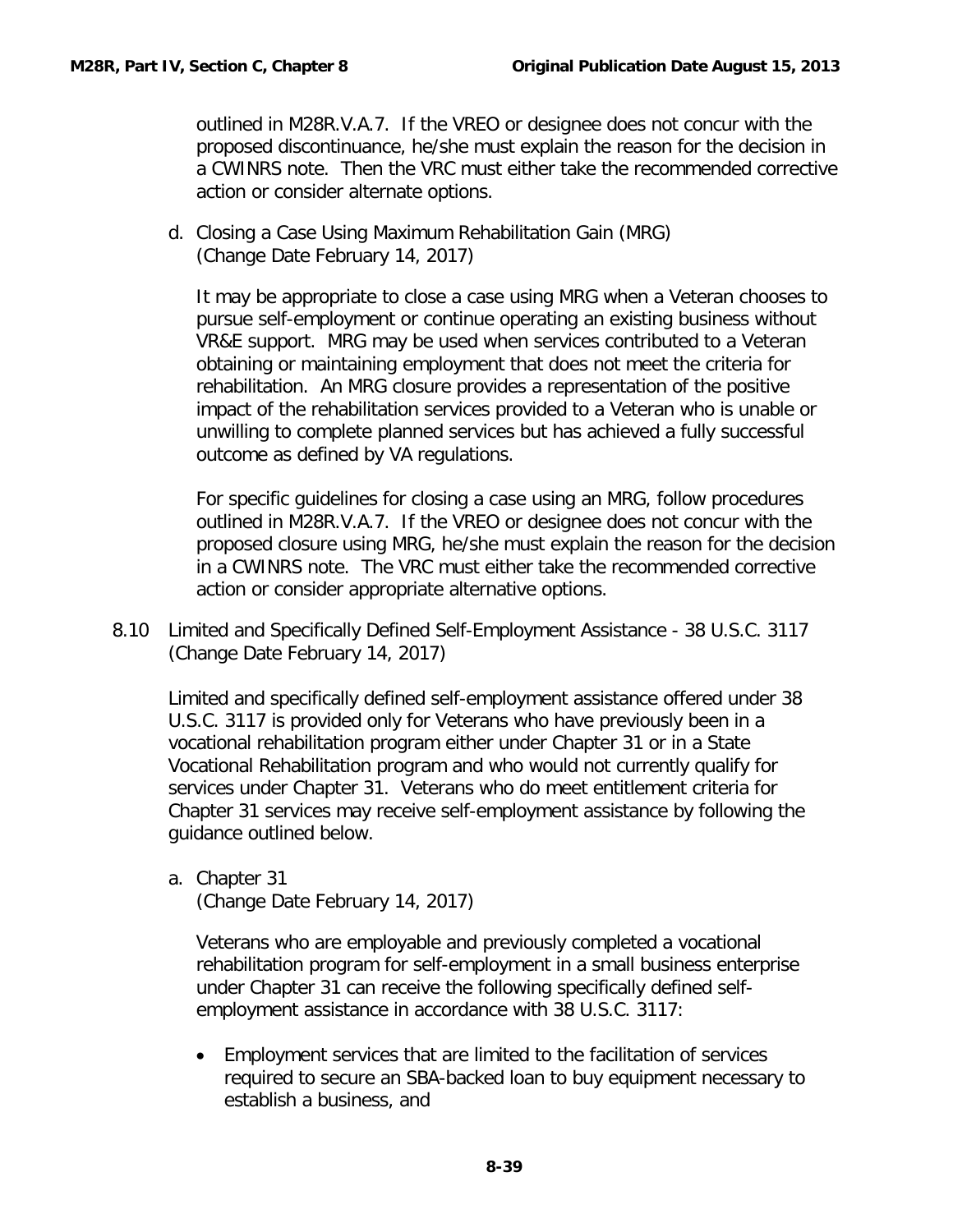• Assistance to ensure receipt of the special consideration provided for in section 8 of the Small Business Act (15 U.S.C. 633(b)).

To provide this assistance, the VRC must conduct an initial evaluation to determine that the Veteran is employable in an occupation consistent with his/her interests, aptitudes and abilities. Development of an IEAP is required. These limited and specifically defined services are subject to the 18-month employment services entitlement limitation. Determinations of employment handicap, serious employment handicap, and current reasonable feasibility are not applicable, unless the evaluation indicates that the Veteran is not employable. If the Veteran is unemployable, entitlement to other Chapter 31 services and assistance must be determined.

<span id="page-41-0"></span>b. State Vocational Rehabilitation Program (Change Date February 14, 2017)

Veterans with the most severe service-connected disabilities who are employable and previously trained under a State Vocational Rehabilitation program with the objective of self-employment in a small business enterprise, can receive the following specifically defined self-employment assistance in accordance with 38 U.S.C. 3117, unless the Veteran owns an existing business:

- License fees, and
- Supplementary equipment, and
- Initial stocks and supplies that the VRC determines are necessary to establish a business, if such supplementary equipment and initial stocks and supplies, or assistance in acquiring them, are not available through the State program or other sources.

The VRC must first determine if the Veteran owns an existing business, which is considered operational and economically viable as defined in section 8.03 of this chapter. If evidence of an existing business is established, procedures related to the existing business process outlined in this chapter must be followed (refer to section 8.07 for the existing business process).

To be eligible for services related to the self-employment process, the Veteran must meet the requirements for self-employment for Veterans with the most severe disabilities in accordance with 38 CFR 21.257(b). This means that the Veteran must be provided initially with extended evaluation under an IEEP to determine if the achievement of a vocational goal is feasible and to demonstrate that due to the severity of disability, even with